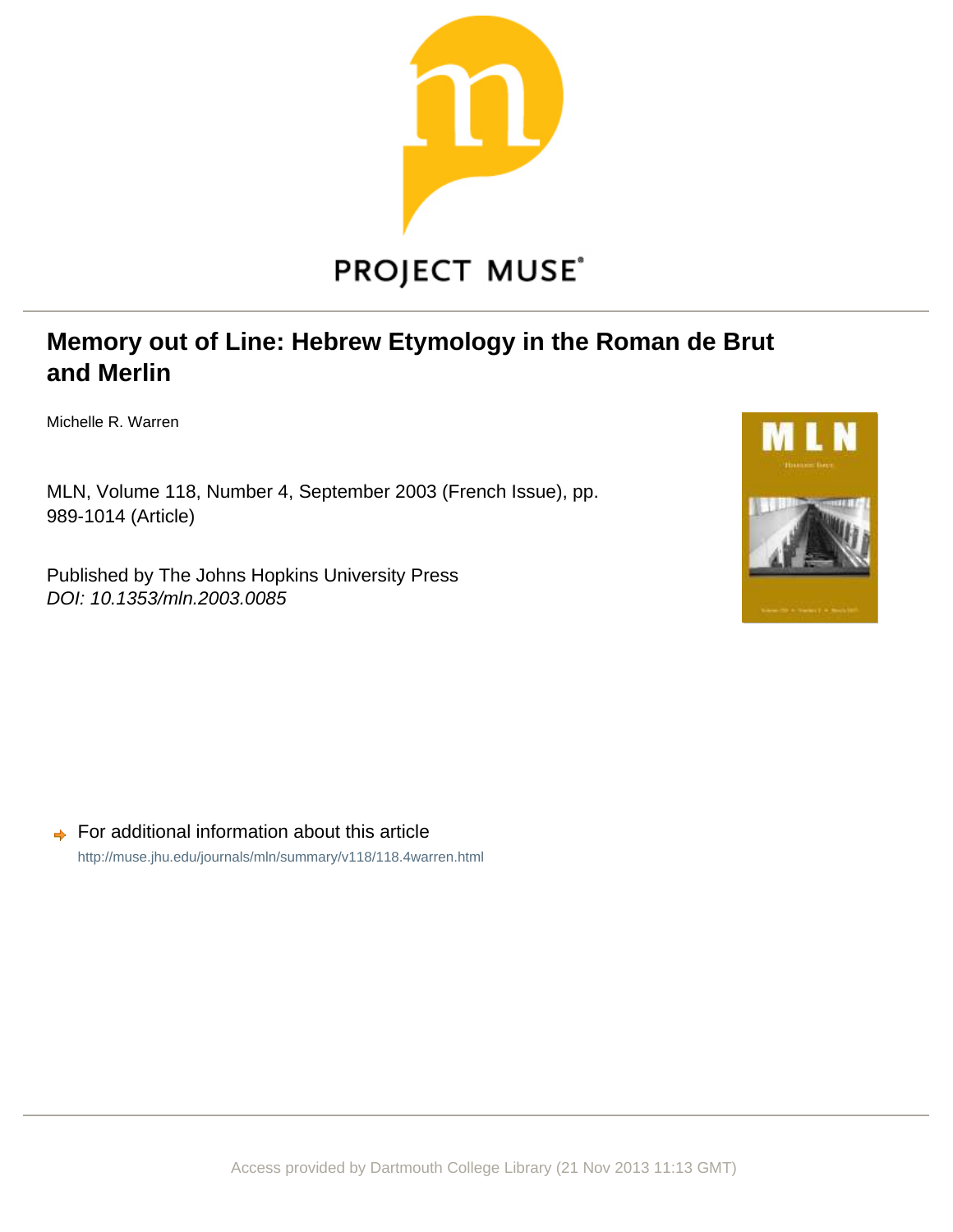### Memory out of Line: Hebrew Etymology in the *Roman de Brut* and *Merlin*

❦

### *Michelle R. Warren*

When modern scholars speak of medieval social groups, the conventions of typography constrain us to speak of *Anglo-Saxon kings*, *Anglo-Norman literature*, and *Judeo-Christian tradition*. We have inherited these hyphenated terms from modernist philology, and we continue to employ them because current critical discourses use hyphens to mark the places of accommodation and rupture among peoples and concepts. And although we know that medieval European cultures signified relationships between groups without such punctuation, hyphens nonetheless precondition our access to historical phenomena. By exposing how this band came to yoke together historical incommensurables, it may be possible to uncover the representation of similar processes before the hyphen.

The history of the hyphen parallels the history of group identities in European cultural discourses. The typographical hyphen spread at the same time that explorations across the Atlantic brought Europeans into uncomfortable contact with unfamiliar peoples and cultures. This experience made the preservation of differences newly urgent for European powers that nonetheless aimed to join these new lands to their own. As the tension between the desire for unification and the fact of fragmentation coalesced into a powerful conceptual paradigm during the sixteenth century, typography underscored the mechanics of binary thought with the hyphen. In the environment of print, where the boundaries of vernacular words became increasingly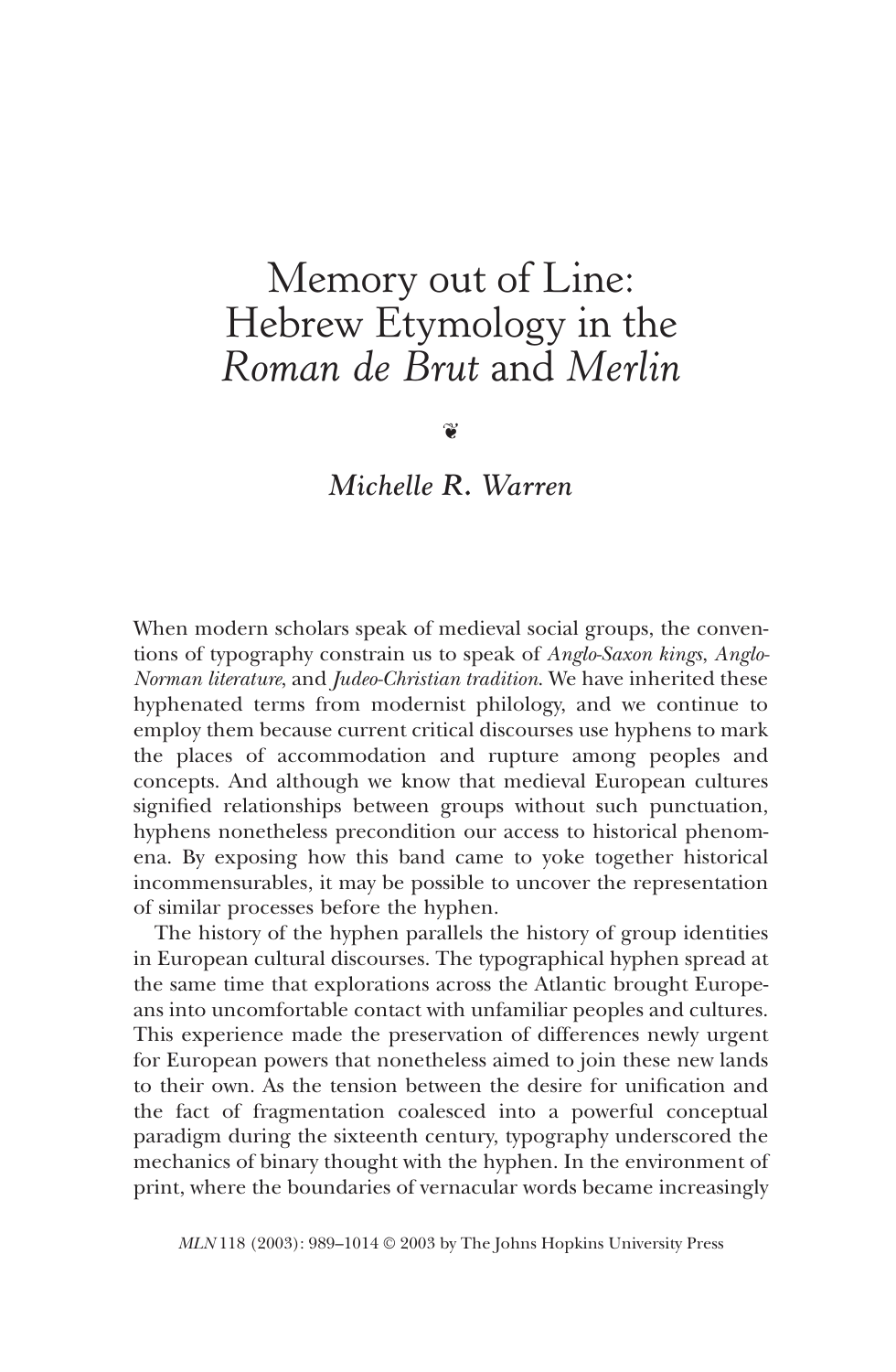regulated and fixed,<sup>1</sup> the hyphen could link distinct word units without dissolving their separate origins. The separate-but-related powers of the hyphen correspond compellingly to the conceptual needs of the colonizing cultures of early modern Europe. In forging compounds, the hyphen turns previously independent entities into fragments of a new whole. Indeed, A. Hume's definition of the hyphen in 1620 as "a band uniting whol wordes joined in composition"<sup>2</sup> expresses both a typographical rule and a cultural principle. As Europe recomposed itself in the face of new epistemologies, the unity of the whole depended on the joining of separate groups. The visible suture of the hyphen, however, continues to mark fractures within ideologies of unity.

At present, innovations in electronic media would seem to have broken the constraints of typography, creating an environment more akin to the medieval, in which the fluidity of word boundaries meant that compounding did not necessarily require any special marks.<sup>3</sup> Indeed, contemporary typographers are now turning to pre-print strategies of representation for inspiration.<sup>4</sup> Nonetheless, the hyphen persists in the electric environment, not only because typographical conventions change more slowly than technology but also because hyphenation is deeply implicated in processes of cultural and social signification. Whereas for Hume the hyphen joins wholes, at present the hyphen often communicates disjunction; for some, it even indicates a complete severance of connection.<sup>5</sup> Isabella Furth has

<sup>1</sup> The critical literature on the effects of printing is vast and growing. Marshall McLuhan's *The Gutenberg Galaxy* is still a provocative introduction (Toronto: U of Toronto P, 1962); M. B. Parkes offers a history focused on punctuation (but with little discussion of the hyphen) in *Pause and Effect: An Introduction to the History of Punctuation in the West* (Berkeley: U of California P, 1993).

2 "Hyphen," *Oxford English Dictionary*, eds. J. A. Simpson and E. S. C. Weiner, 2nd. ed., (Oxford: Clarendon P, 1989) 566.

<sup>3</sup> Although horizontal lines under words do appear in classical Greek manuscripts to indicate compounding, medieval writing uses hyphens (*traits d'union*) to indicate that a word continues on the next line: Edward Maunde Thompson, *Handbook of Greek and Latin Paleography* (New York: Appleton, 1893) 72; Paul Saenger, *Space Between Words: The Origins of Silent Reading* (Stanford: Stanford UP, 1997) 66–70. Yuri Lotman posited a homology between the pre- and post-modern well before *postmodern* became common critical currency: "Problems in the Typology of Culture," *Soviet Semiotics*, ed. Daniel Lucid (Baltimore: Johns Hopkins UP, 1977) 213–22.

<sup>4</sup> Frances Butler, "New Demotic Typography: The Search for New Indices," *Visible Language* 29 (1995): 89–111.

<sup>5</sup> T. Vijay Kumar, "Post-Colonial or Postcolonial? Re-locating the Hyphen," *Interrogating Post-Colonialism: Theory, Text and Context*, ed. Harish Trivedi and Meenakshi Mukherjee (Rahtrapati Nivas, Shimla: Indian Institute of Advanced Study, 1996) 195–202.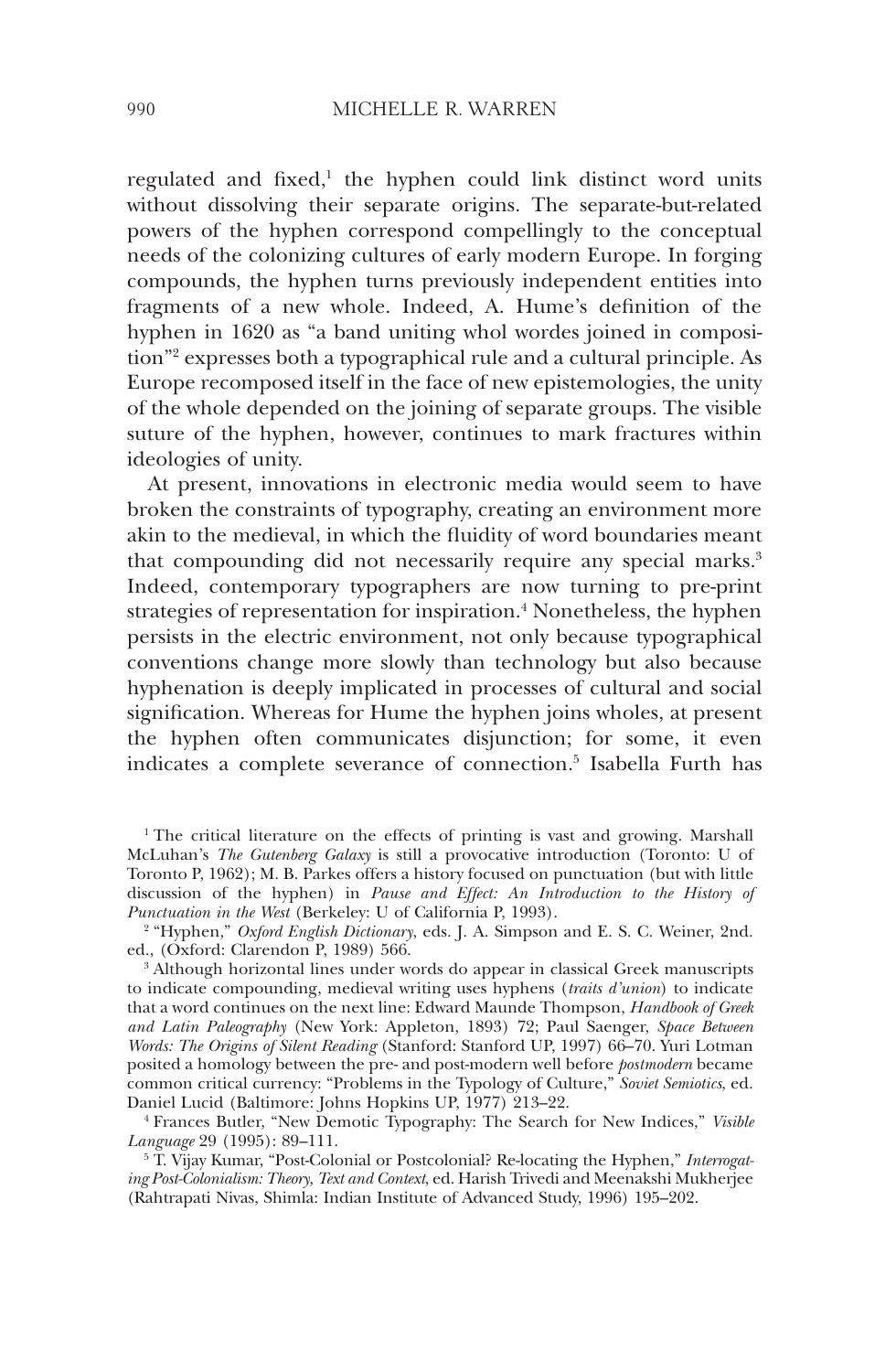#### M L N 991

christened this mark of dispersion "the hyphen of ethnicity." Furth goes on to identify a relation between hyphenation and narration, explaining the current interest in "ethnic fiction" as a "clamor to see the hyphen." 6 The desire "to see" correlates to a desire to read the cultural argument implied in the typographic symbol, to remember the traumatic encounters it commemorates. Vijay Mishra identifies a corollary desire to live the hyphen, exposing the "law of the hyphen" according to which diaspora cultures "race to occupy the space of the hyphen" by adopting compound identities.<sup>7</sup> For both Furth and Mishra, the ethnic hyphen compels representation.

The "hyphen of ethnicity" suggests that the contemporary hyphen correlates with some of the discursive practices of medieval etymologies: both join words synchronically, without reference to time, while holding the place of a diachronic argument. While "ethnic fiction" expresses this argument in contemporary cultures, etymology often narrates the trauma of identity formation in medieval cultures. The genre of the etymological narrative captures in compressed form the essential elements of larger cultural tensions, and so provides a semiotic representation of culture through language. As a sub-set of this genre, multilingual etymologies address inter-cultural dynamics, often engaging the pains of accommodation between antagonistic groups. In this essay, I analyze the cultural valences of one kind of multilingual etymology: the attribution of Hebrew origins to several proper names in medieval French narratives. Of the three examples of Hebrew-French etymologies I have found, two concern the history of the Britons: the conversion of the Britons' English enemies in Wace's *Roman de Brut* (1155) and the defeat of their Saxon enemies in the anonymous *Estoire de Merlin* (c. 1230).<sup>8</sup> Both of these narratives include the beginning of Christianity as part of the Britons' history,

<sup>6</sup> Isabella Furth, "Bee-e-een! Nation, Transformation and the Hyphen of Ethnicity in Kingston's *Tripmaster Monkey*," *Modern Fiction Studies* 40 (1994): 33–49; 34. W. M. Verhoeven analyzes the difference between ethnic hyphenation in Canada and the United States in "How Hyphenated Can You Get?" *Mosaic* 29.3 (1996): 97–116.

<sup>7</sup> Vijay Mishra, "The Diasporic Imaginary: Theorizing the Indian Diaspora," *Textual Practice* 10 (1996): 421–47; 432–33.

<sup>8</sup> I focus here on explicit attributions of Hebrew-language origins, and not on the *judeo-romance* etymologies that show French words influenced by Hebrew, e.g. Menahem Banitt, *L'Étude des glossaires bibliques des juifs de France au Moyen Age: Méthode et application* (Jerusalem: Israel Academy of Sciences, 1967); Raphaël Levy, *Trésor de la langue des juifs français au moyen-âge* (Austin: U of Texas P, 1964); Levy, "The Use of Hebrew Characters for Writing Old French," *Mélanges de langue et de littérature du Moyen Age et de la Renaissance offerts à Jean Frappier*, vol. 2 (Geneva: Droz, 1977) 645–52.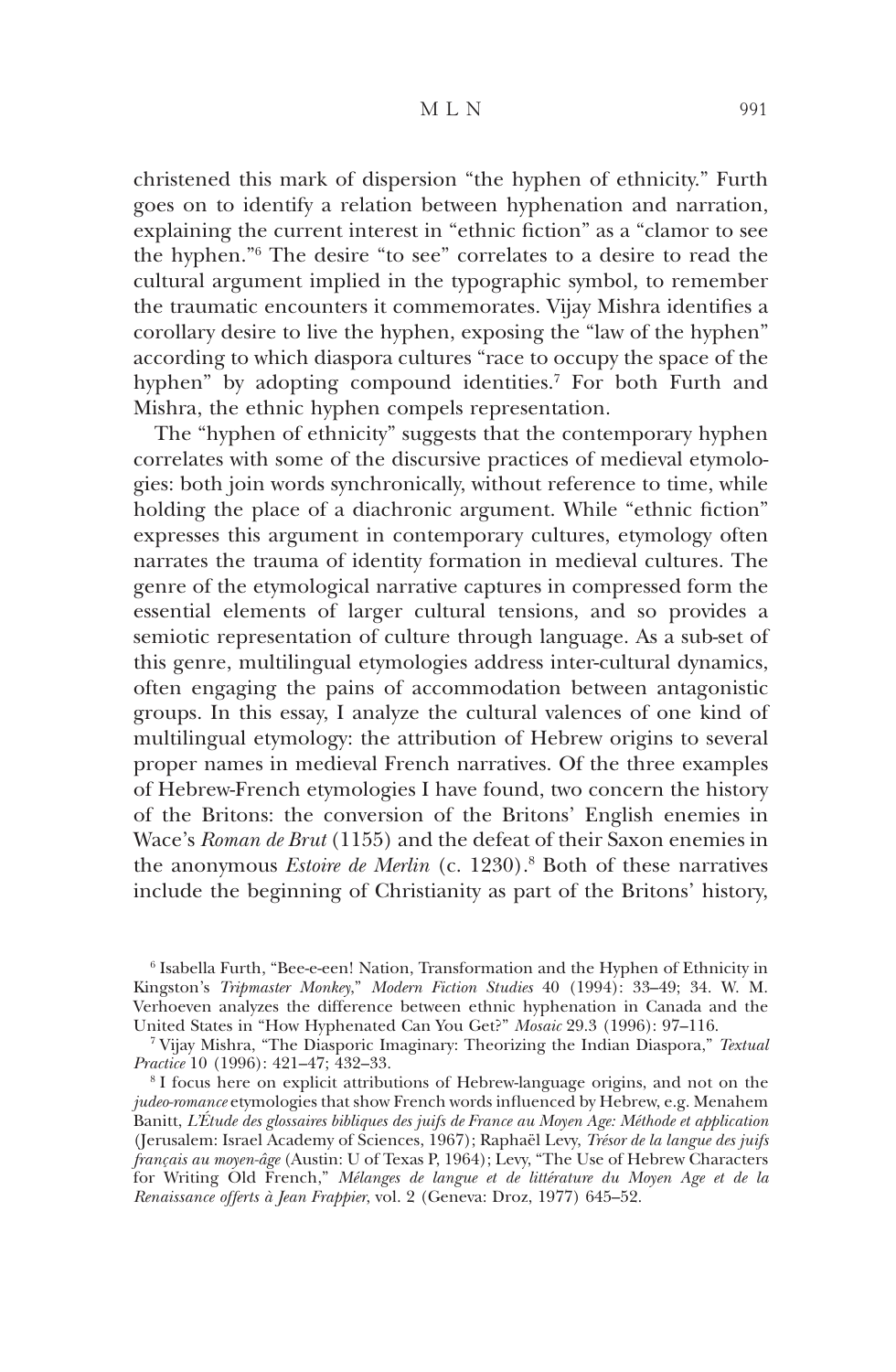along with some of the most famous stories associated with the legendary King Arthur of Britain. As a conquering and conquered people, the Britons embody the enduring presence of past cultures, even while the French-language narratives appropriate their history for foreign cultures. The Hebrew-French etymologies developed in these contexts recall still other inter-group encounters. They place the past in dialogue with the present, and specifically with the gradual reinterpretation of the roles of Jews in Christian culture that developed in the course of the twelfth and thirteenth centuries.

The conceptual power of etymology in medieval European cultures has been influentially expressed by Ernst Robert Curtius, who declared the genre a "category of thought" and Isidore of Seville's Etymologiae sive origines "the basic book of the Middle Ages."<sup>9</sup> Subsequently, a number of studies have substantiated Curtius's claims through detailed investigations of philosophy, grammar, and rhetoric.<sup>10</sup> Most importantly for questions of collective identities, R. Howard Bloch has formulated the privileged role of etymology in genealogical discourse. Beginning with Isidore's treatise, Bloch exposes the temporal structures that underlie medieval etymology through analyses of kinship and geography.<sup>11</sup> The common comparison of etymology to biography, adopted by both Derek Attridge and Nancy Streuver, further underscores the diachronic relationships mobilized in etymologies.<sup>12</sup> Just as genealogies represent relations between people of different times, etymologies represent the chronology of relations between words. In treatises devoted to linguistic description, etymology introduces a diachronic element into a synchronic explanation of language. For Isidore, this diachrony forms a stable unity across time, as meanings descend in single languages from originary kings, places,

<sup>9</sup> Ernst R. Curtius, *European Literature and the Latin Middle Ages*, trans. Willard R. Trask (Princeton: Princeton UP, 1953) 495, 496.

<sup>10</sup> E.g. Roswitha Klinck, *Die lateinische Etymologie des Mittelalters* (Munich: Wilhelm Fink, 1970); Klaus Grubmüller, "Etymologie als Schlüssel zur Welt? Bemerkungen zur Sprachtheorie des Mittelalters," *Verbum et Signum*, 2 vols., eds. Hans Fromm, Wolfgang Harms, and Uwe Ruberg (Munich: Wilhelm Fink, 1975) 1:209–30; Mark Amsler, *Etymology and Grammatical Discourse in Late Antiquity and the Early Middle Ages* (Amsterdam: John Benjamins, 1989).

<sup>11</sup> R. Howard Bloch, *Etymologies and Genealogies: A Literary Anthropology of the French Middle Ages* (Chicago: U of Chicago P, 1983) 41–44, 54–55.

<sup>&</sup>lt;sup>12</sup> Derek Attridge, "Language as History/History as Language: Saussure and the Romance of Etymology," *Post-Structuralism and the Question of History*, eds. Derek Attridge, Geoff Bennington, and Robert Young (Cambridge: Cambridge UP, 1987) 183–211; 195; Nancy Streuver, "Fables of Power," *Representations* 4 (1983): 108–27, at 112.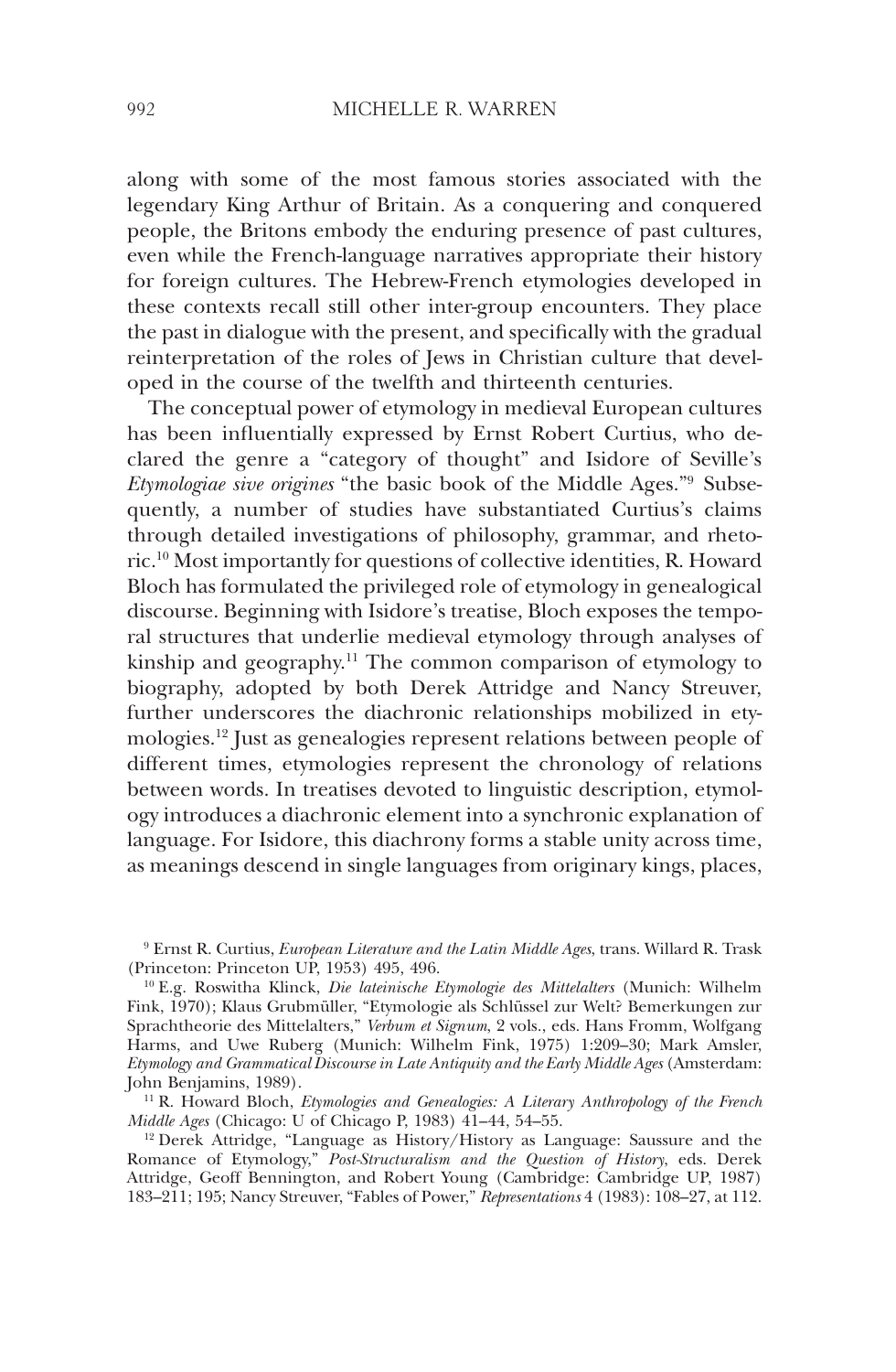#### M I. N 993

or customs. The passage of time hides the original meaning, but proper etymology can recover the memory of origins.<sup>13</sup> In historical narrative, however, etymologies introduce an alternate and even competing diachronic reference into an already diachronic structure. This alternate memory, often drawn from beyond the scope of the main narrative, supplements the memory recorded in the primary narrative. In this way, etymologies thematize not only word formation but culture formation across time, expressing what Daniel Rosenberg has called "a rhetoric of temporality." 14

When etymologies refer to the present, they formulate a meaningful tension between historical signification and synchronic resonance. When they address more than one language, this tension becomes dramatically cultural. Etymology can act upon culture in part because, as Streuver argues, it forces relations between the largest and smallest scale. In the manipulation of scale, etymology becomes a "fable of power." <sup>15</sup> According to Attridge, this same manipulation enables etymology to both confirm and unsettle ideology.<sup>16</sup> Multilingual etymology thus works through both time and language: it translates counter-memories from the past while appropriating the culture of antecedent languages for the use of present cultural arguments.

If etymology is a dramatic genre, as Jean Paulhan suggested, $17$  then Hebrew etymologies in French narratives of British history represent a particularly riveting drama of cultural conflict. First, the linguistic relation between Hebrew on the one hand and Latin and French on the other translates the cultural relation between Jews and Christians. Unlike the unifying memorialization operated by Isidore's etymologies,

<sup>14</sup> Daniel Rosenberg, "'New Sort of Logick and Critick': Etymological Interpretation in Horne Tooke's *The Diversions of Purley*," in *Language, Self, and Society: A Social History of Language*, eds. Peter Burke and Roy Porter (Cambridge: Polity Press, 1991) 300–29, at 321–22.

<sup>15</sup> Streuver, "Fables of Power" 122.

<sup>16</sup> Attridge, "Language as History" 193, 202. Judith N. Shklar makes a similar claim for genealogy in "Subversive Genealogies," *Myth, Symbol, and Culture*, ed. Clifford Geertz (New York: W. W. Norton, 1971) 129–54, at 129.

<sup>17</sup> Jean Paulhan, *La Preuve par étymologie* (Paris: Éditions de Minuit, 1953) 72.

<sup>13</sup> Isidore of Seville, *Etymologiae sive origines*, *IX*, ed. and trans. Marc Reydellet (Paris: Belles Lettres, 1984) 117 (ch 2, 132–35). Isidore's mode of etymological argument exemplifies Streuver's conclusion that etymology advocates "linear social cohesion" ("Fables of Power," 112); Amsler offers a detailed exposition of Isidore's etymologies (*Etymology and Grammatical Discourse*, 133–72).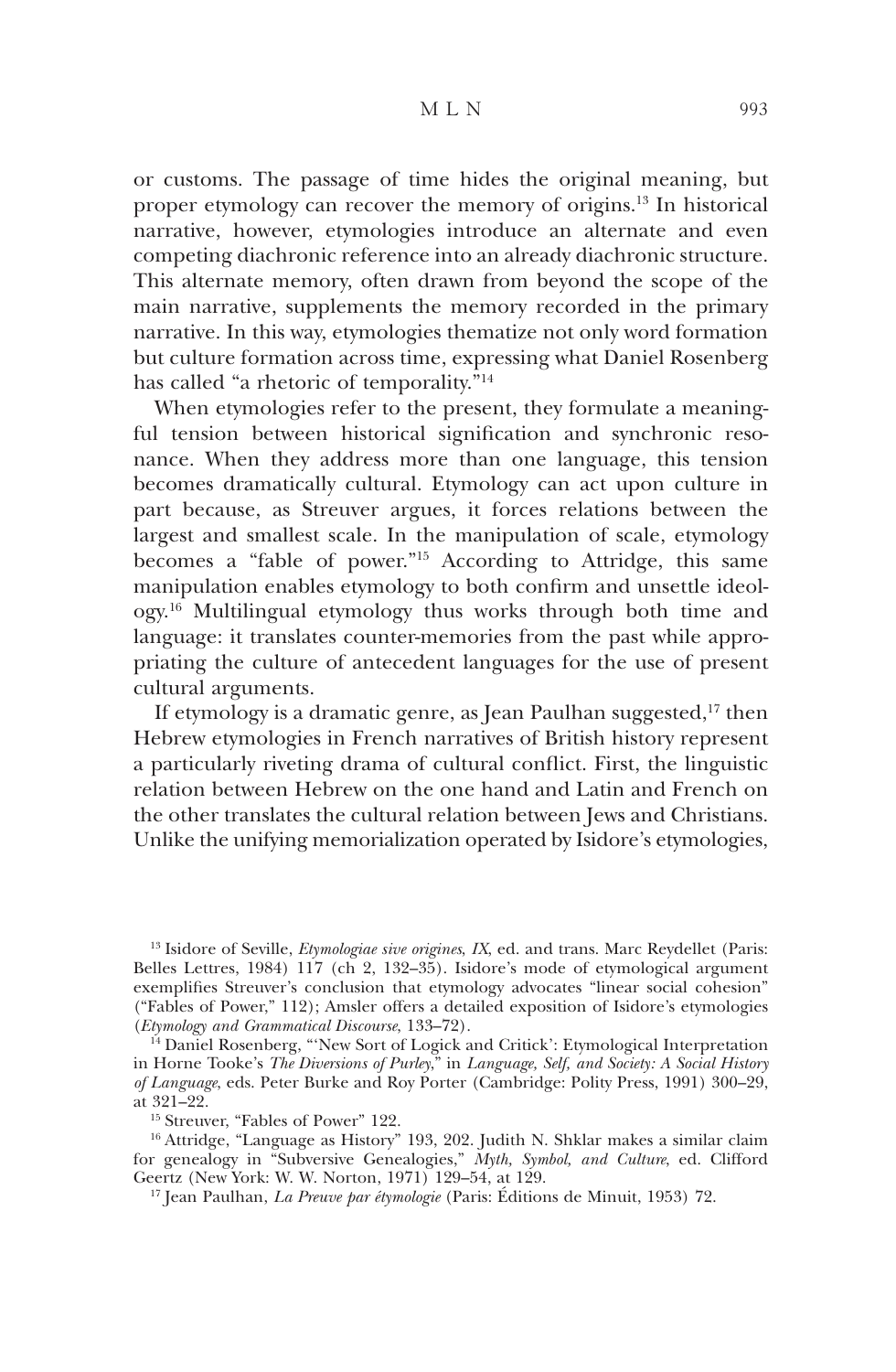Hebrew etymologies of proper names in vernacular texts commemorate a fractured origin—the Jewish presence at the origin of Christianity. Although rare, or perhaps because rare, Hebrew etymologies recall vividly the trauma that lies at the source of Christian culture. The linguistic consequences of originary trauma have been compellingly articulated in Cathy Caruth's account of Sigmund Freud's Jewish identity. Caruth concludes that Freud expresses his own trauma of leaving home by moving to English at the conclusion of a 1938 letter to his son:

[I]n the movement from German to English, in the rewriting of the departure within the languages of Freud's text . . . we participate most fully in Freud's central insight, in *Moses and Monotheism*, that history, like trauma, is never simply one's own, that history is precisely the way we are implicated in each other's traumas.<sup>18</sup>

Multilingual etymologies trace a similar movement between languages and homelands. They identify the implications of one group in the language of another, the place of one history in the formation of another. Caruth argues further that to read Freud's multilingual sentence is to "depart" from ourselves.<sup>19</sup> Hebrew etymologies in vernacular French histories of the Britons invite a similar kind of departure, as they remind readers of the enduring agonies of British and Christian history. The forced "departures" of Jews from England and France in the course of thirteenth century painfully materialize this conceptual movement.

The *Roman de Brut* and the *Estoire de Merlin* were written during a period of substantial change in the relations between Jews and Christians in Europe. Their references to Hebrew, however brief, are therefore culturally significant. The large body of scholarship on Jewish culture and Christian politics in the twelfth and thirteenth centuries throws into relief the contrasting function of Hebrew etymology in these two works. Between 1150 and 1250, orthodox Christian attitudes toward Jews shifted from relative toleration toward what R. I. Moore has influentially called a "persecuting society." 20 Although this shift was neither absolute nor immediate, the political

<sup>18</sup> Cathy Caruth, "Unclaimed Experience: Trauma and the Possibility of History," *Yale French Studies* 79 (1991): 181–92, at 192.

<sup>19</sup> Caruth, "Unclaimed Experience" 192.

<sup>20</sup> R. I. Moore, *The Formation of a Persecuting Society: Power and Deviance in Western Europe, 950–1250* (Oxford: Basil Blackwell, 1987).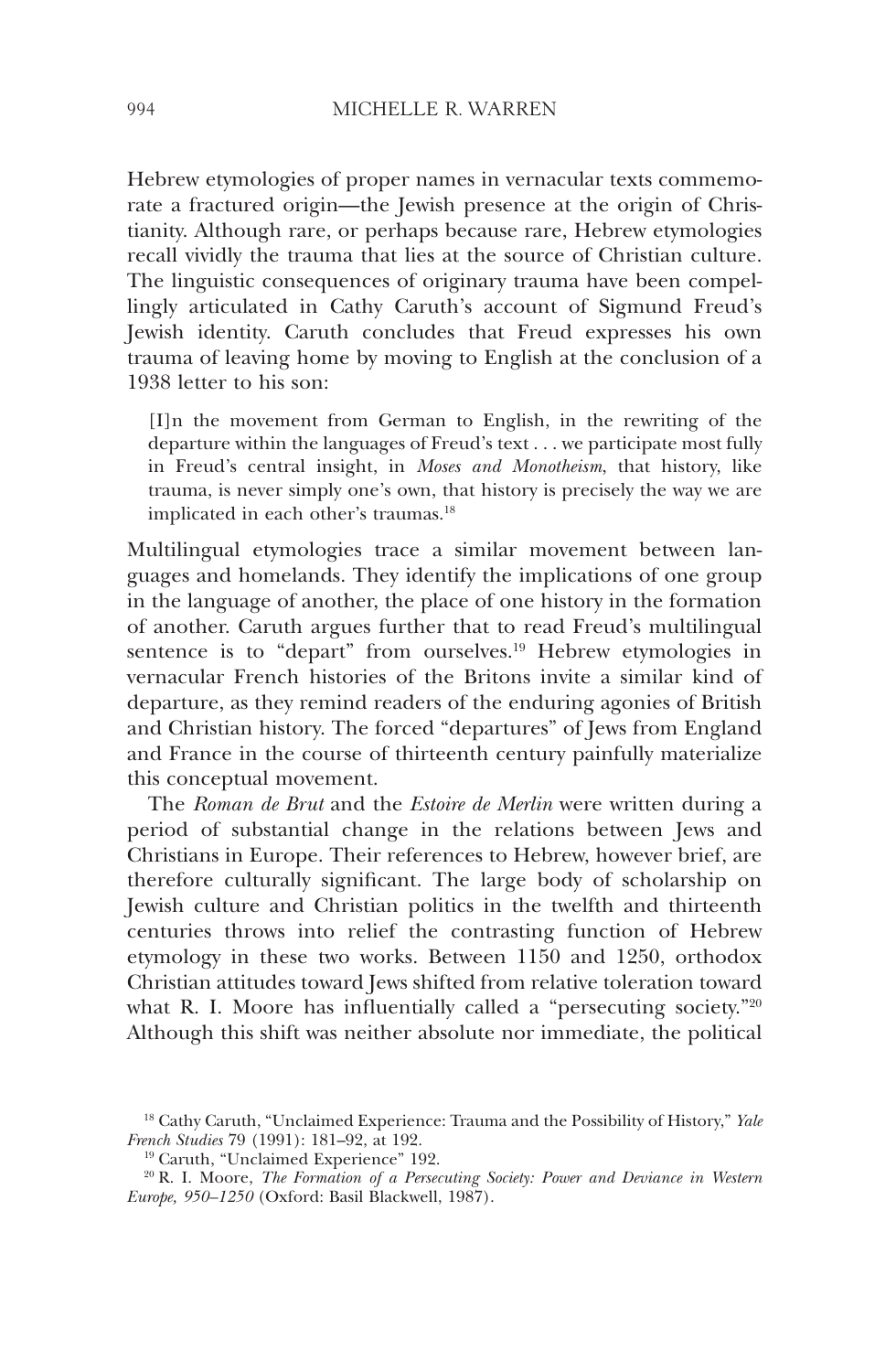landscape changed substantially during this period as both the monarchies and the Christian Church sought to consolidate their powers.<sup>21</sup> In both cases, the earliest assertions of centralized authority through legislation sought to control Jewish populations, including Philip II's expulsion order of 1182, the decrees of the Fourth Lateran Council of 1215, and Louis IX's *stabilimentum* of 1230. By the end of the thirteenth century, centralized institutions had redefined the descendents of the witnesses to Christ's Passion as dangerous antagonists to the idea of Christian political hegemony.<sup>22</sup> Wace's *Roman de Brut*, relating British history in the mid-twelfth century while official Christian protection of Jews endured, uses Hebrew etymology to represent the possibility of cultural accommodation to a Norman audience. Nearly a century later, the Hebrew etymology in the *Estoire de Merlin* plays upon increased ambivalences toward Jews in order to critique political centralization from the perspective of the French aristocracy.

Wace introduces Hebrew into the Britons' history when he tells how Augustine of Canterbury founded an abbey at Cerne in the course of converting the English to Christianity (long after Arthur's death). The episode is interpolated from Goscelin of St. Bertin's eleventh-century life of Augustine (one of only two lengthy interpolations that Wace makes in the narrative of his main source, Geoffrey of Monmouth's *Historia regum Britanniae*, c. 1138).<sup>23</sup> By combining Goesclin's history with Geoffrey's, Wace juxtaposes the English persecution of Augustine (taken from Goscelin) with the English persecution of the Britons (taken from Geoffrey): in Goesclin's narrative, God punishes the English, as pagans, for harassing the Christian missionary; in Geoffrey's, the Christian Britons are punished at the hands of their recently Christianized English enemies for denying Augustine's episcopal primacy. In both cases, punishment falls on

<sup>21</sup> Recent nuanced views of these processes include Anna Sapir Abulafia, *Christians and Jews in the Twelfth-Century Renaissance* (London: Routledge, 1995), David Nirenberg, *Communities of Violence: Persecution of Minorities in the Middle Ages* (Princeton: Princeton UP, 1996) and Jeremy Cohen, *Living Letters of the Law: Ideas of the Jew in Medieval Christianity* (Berkeley: U of California P, 1999).

<sup>22</sup> Miri Rubin analyzes some of the later medieval consequences of this redefinition in *Gentile Tales: The Narrative Assault on Late Medieval Jews* (New Haven: Yale UP, 1999).

<sup>23</sup> Margaret Houk, *"*The Sources of the *Roman de Brut* of Wace," *University of California Publications in English* 5 (1940–44): 161–356; at 261. Houk shows in detail how Wace adapts Goscelin's narrative (279).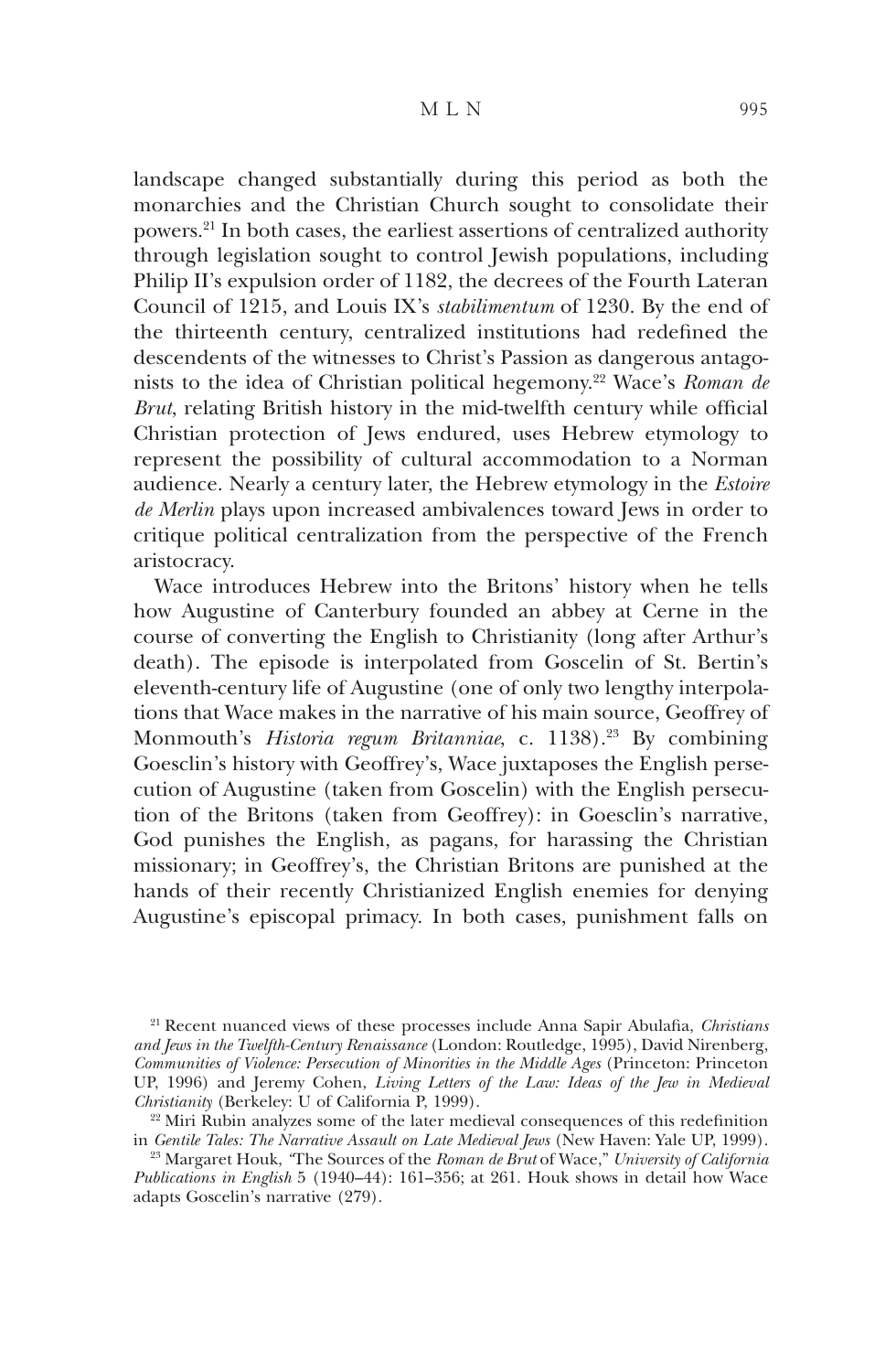those who resist unifying authority, regardless of their religious or ethnic identity.

The differences between Geoffrey's account of Augustine's mission and Goscelin's are striking. Geoffrey follows Bede in focusing on the Christian Britons' resistance to the new ecclesiastical authority. The abbot Dinoot of Bangor refuses to help Augustine preach to the English because they are the Britons' enemies; as a result, the Saxon leaders slaughter the entire monastic population of Bangor.<sup>24</sup> Concentrating on the ethnic conflict between the Britons and the English, Geoffrey elides the glory of English conversion and makes Augustine shamefully responsible for the martyrdom of 1200 pious monks. In Geoffrey's narrative, then, Augustine's mission reiterates the theme of the Britons' persecution. Indeed, Ian Wood has proposed that the episode originally derived from Welsh criticism of Augustine.<sup>25</sup>

Goscelin's life of Augustine focuses instead on the recalcitrant English. It provides the earliest source for Augustine's persecution, and offers a Hebrew etymology in direct relation to the struggles of conversion.<sup>26</sup> According to Goscelin, the pagan English inhabitants of Dorchester harass Augustine and his followers by affixing fishtails to

<sup>24</sup> Geoffrey of Monmouth, *Historia regum Britanniae*, ed. Edmond Faral, *La Légende arthurienne: études et documents*, vol. 3 (Paris: Champion, 1929) 283–85 (par. 188–89); *The Historia regum Britannie of Geoffrey of Monmouth, II: The First Variant Version*, ed. Neil Wright (Cambridge: D. S. Brewer, 1988) 178–80 (par. 188–89).

<sup>25</sup> Ian Wood, "The Mission of Augustine of Canterbury to the English," *Speculum* 69 (1994): 1–17; at 4. A thirteenth-century translation of Geoffrey's *Historia* into Welsh in fact includes a version of Augustine's mission that differs substantially from other accounts. Instead of narrating a Hebrew etymology, the *Brut y Brenhinedd* identifies *Cernel* as the Greek word for *secret place* (the closest Greek word with this meaning might be *keuthmón*, but the phonetic resemblance is slight at best): *Brut y Brenhinedd*, ed. and trans. John Jay Parry (Cambridge, MA: Medieval Academy of America, 1937) 199. Moreover, only the Saxon king, not Augustine himself, reacts angrily to Dinoot's refusal (*Brut y Brenhinedd*, 200). The *Brut y Brenhinedd* thus amplifies Geoffrey's attention to ethnic differences while also modernizing Goscelin's Christian vision with reference to the sacred language of the New Testament (not the Old) (and, perhaps, setting aside the mundane possibility of a Welsh etymology derived from *carn*, "rock" [Eilert Ekwall, *The Concise Oxford Dictionary of English Place-Names* (Oxford: Clarendon P, 1960) 93]). The absence of Hebrew in the *Brut y Brenhinedd* may indicate an indigenous native tradition devoted to the sanctity and independence of British Christianity; at the very least, it overlooks the thematics of originary Christian trauma found in other sources.

<sup>26</sup> William of Malmesbury (c. 1125) provides a condensed account (also including the Hebrew etymology) when describing the founding of Cerne Abbey in his *Gesta Pontificum Anglorum* (ed. N. E. S. A. Hamilton, *Rerum Britannicarum Medii Aevi Scriptores*, vol 52 [London: Longman and Trübner, 1870] 185).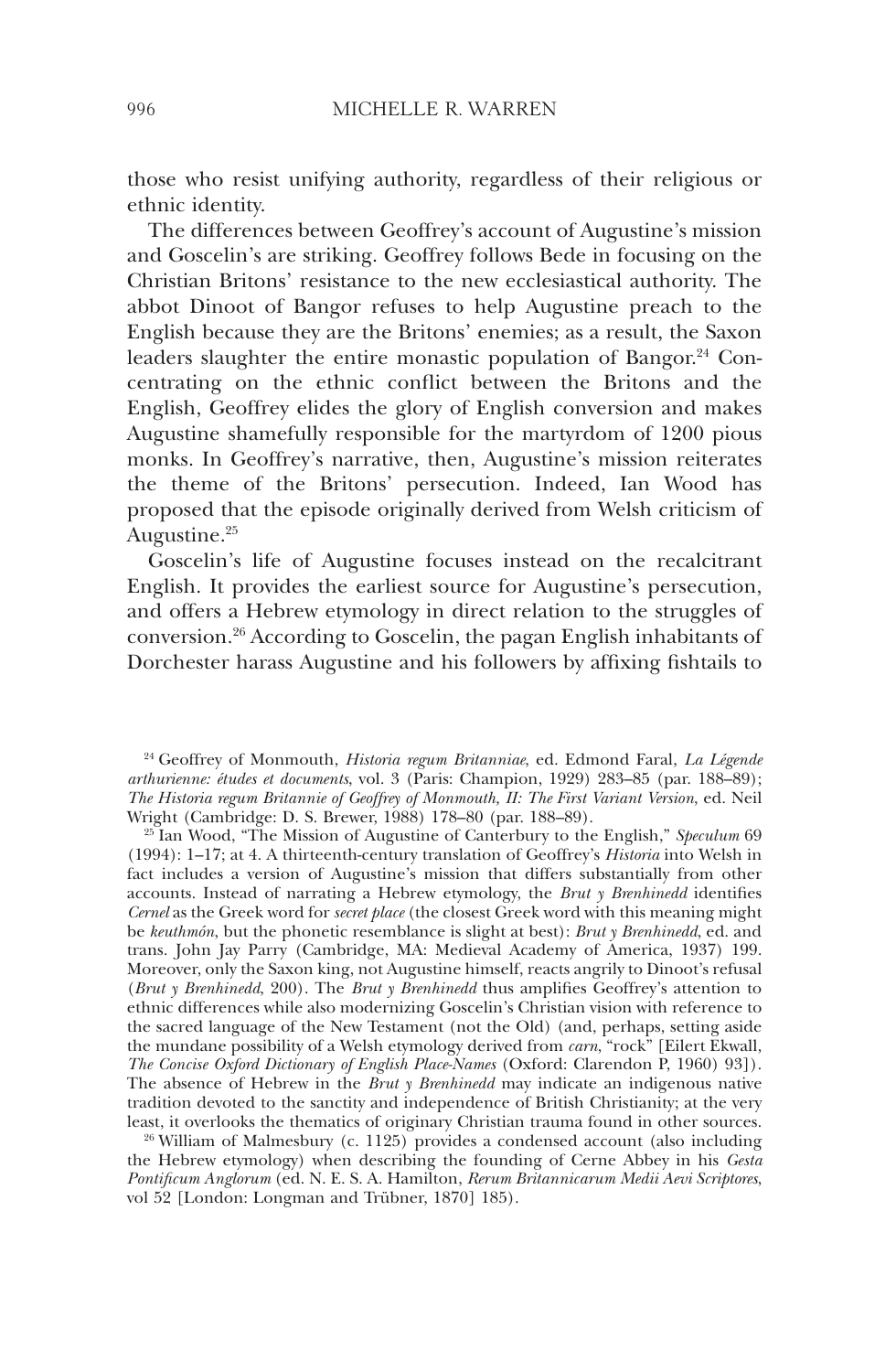#### M L N 997

their backsides, and then chase them out of town. Distraught, Augustine prepares to leave for Rome to complain to the pope. God appears to him, and instructs him to remain in Britain and continue his mission. Augustine then strikes his staff in the ground where God had stood, and a fountain boils up; to commemorate the miracle, Augustine christens the site *Cernel* and builds an abbey. The pagans immediately convert. At this moment of miraculous reconciliation, Goscelin explains the Latin-Hebrew etymology of *Cernel*: in order to preserve the eternal memory of his vision of God, Augustine chose the name, of which the first syllable is Latin (from *cernendo*, seeing) and the second Hebrew (from *hel*, God).<sup>27</sup>

This bilingual etymology represents several reconciliations. First, the Hebrew *El* witnesses the conversion of the English, just as Jews witnessed the conversion of Christ. According to Augustine of Hippo, Jews merit tolerance because of their historical presence at the sacred origins of Christianity.<sup>28</sup> Like the historical Jews, the Hebrew *El* in Goscelin's narrative recalls God's presence on earth. The Hebrew etymology thus associates the memory of Augustine's encounter with the pagan English with the traumas of conversion in the time of Christ. In relation to Goscelin's own time, *Cernel* commemorates the refounding of the missionary Augustine's cult with the 1091 translation of his relics (for which Goscelin composed the *vita*). Richard Sharpe's detailed account of Goscelin's role in the reconstitution of St. Augustine's fractured community suggests that Goscelin's story of Cerne's founding responds to the recent refounding of the abbey at the same site. $29$  In Goscelin's text, then, the bilingual etymology attests to the resolution of past and present conflicts. In Wace's text, this resolution may function as a fantasy of secure conversion that

<sup>27</sup> Goscelin, *Vita S. Augustini*, *Patrologia Latina* 150: 743–64, at 760. The *historia maior* version of these events is briefer but similar in outline (*Patrologia Latina* 80: 43–94, at 84).

<sup>28</sup> Augustine, "Tractatus adversus Judeos," *Patrologia Latina* 42: 51–64; *De Civitate Dei* (Turnholt: Brepols, 1955) 643–45; Bernard Blumenkranz, "Augustin et les juifs; Augustin et le judaïsme," *Recherches augustiniennes* 1 (1958): 225–41; Kenneth Stow, *Alienated Minority: The Jews of Medieval Latin Europe* (Cambridge, MA: Harvard UP, 1992) 242–45; Cohen, *Living Letters* 23–65.

<sup>29</sup> Richard Sharpe, "Goscelin's St. Augustine and St. Mildreth: Hagiography and Liturgy in Context," *Journal of Theological Studies* 41 (1990): 502–16. On Goscelin's use of Bede, see Fiona Gameson, "Goscelin's *Life* of Augustine of Canterbury," *St Augustine and the Conversion of England*, ed. Richard Gameson (Stroud: Sutton Publishing, 1999) 391–409.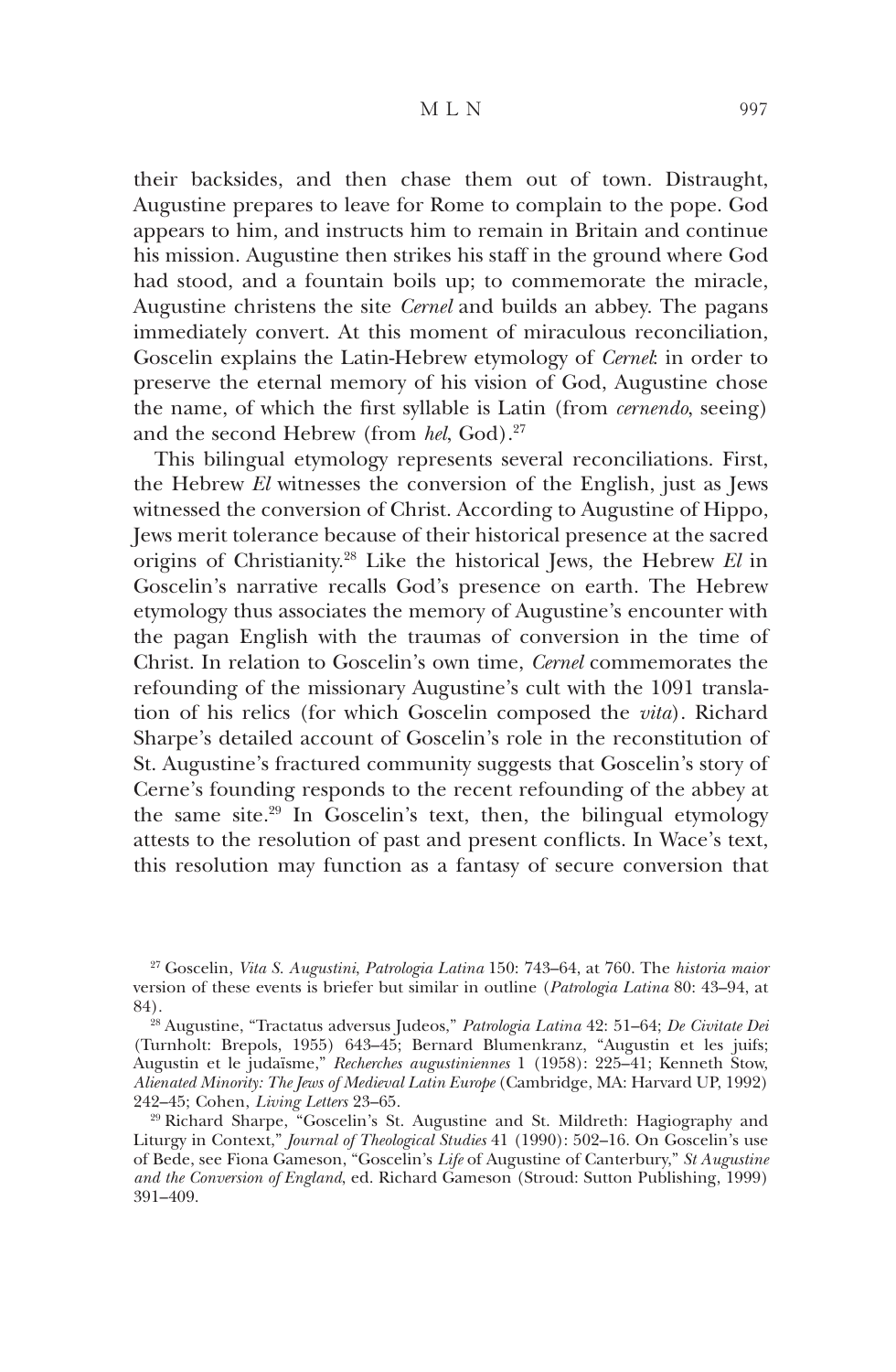counters contemporary anxieties about the apostasy of converted  $I$ ews. $30$ 

Wace interpolates Augustine's problems in Dorchester into Geoffrey's narrative, displacing both the narrative structure and language of his sources in order to appropriate the Britons' past for the Norman present. Although Wace follows Goscelin's outline, his etymology of *Cernel* describes a detailed process of linguistic conversion. Rather than letting the Latin and Hebrew fuse together silently behind the French translation, Wace narrates the graft at length:

Cernel cest nun que jo ai dit En romanz est: Deu veit u vit. Li clerc le poënt bien saveir, Cerno, cernis, ço est veeir E Deu ad nun en ebreu El; De ces dous moz est fait Cernel. Cerno e El sunt ajusté, Li uns dit Vei, l'autre dit Dé; Mais une lettre en est sevree, De la fin de Cerno ostee, Si est par une abscisiun Faite la compositiun; L'un est ebreu, l'autre latins.<sup>31</sup>

[*Cernel*, this name that I have said, in romance is: he sees or saw God. Clerics can know it well: *cerno*, *cernis*, that is *to see*; and God has the name in Hebrew *El*. From these two words is made *Cernel*. *Cerno* and *El* are adjusted together, the one says *I see*, the other says *God*. But one letter is severed from it, from the end of *Cerno* taken away—thus by an abscission is made the composition: the one is Hebrew, the other Latin.] $32$ 

Wace begins by appropriating the foreign word through translation (just as he has dominated his Latin sources). By beginning with a translation, he underscores his symbolic possession of the other culture through its language. The translated word is itself linguistically double, a combination of Latin and Hebrew. With the trilingual

<sup>30</sup> Kenneth Stow, "Conversion, Apostasy, and Apprehensiveness: Emicho of Flonheim and the Fear of Jews in the Twelfth Century," *Speculum* 76 (2001): 911–33, especially 930.

<sup>31</sup> Wace, *Le roman de Brut*, ed. Ivor Arnold, 2 vols. (Paris: Société des anciens textes français, 1938–40) vv. 13791–803.

 $32$  This and subsequent translations are my own; they are more literal than elegant.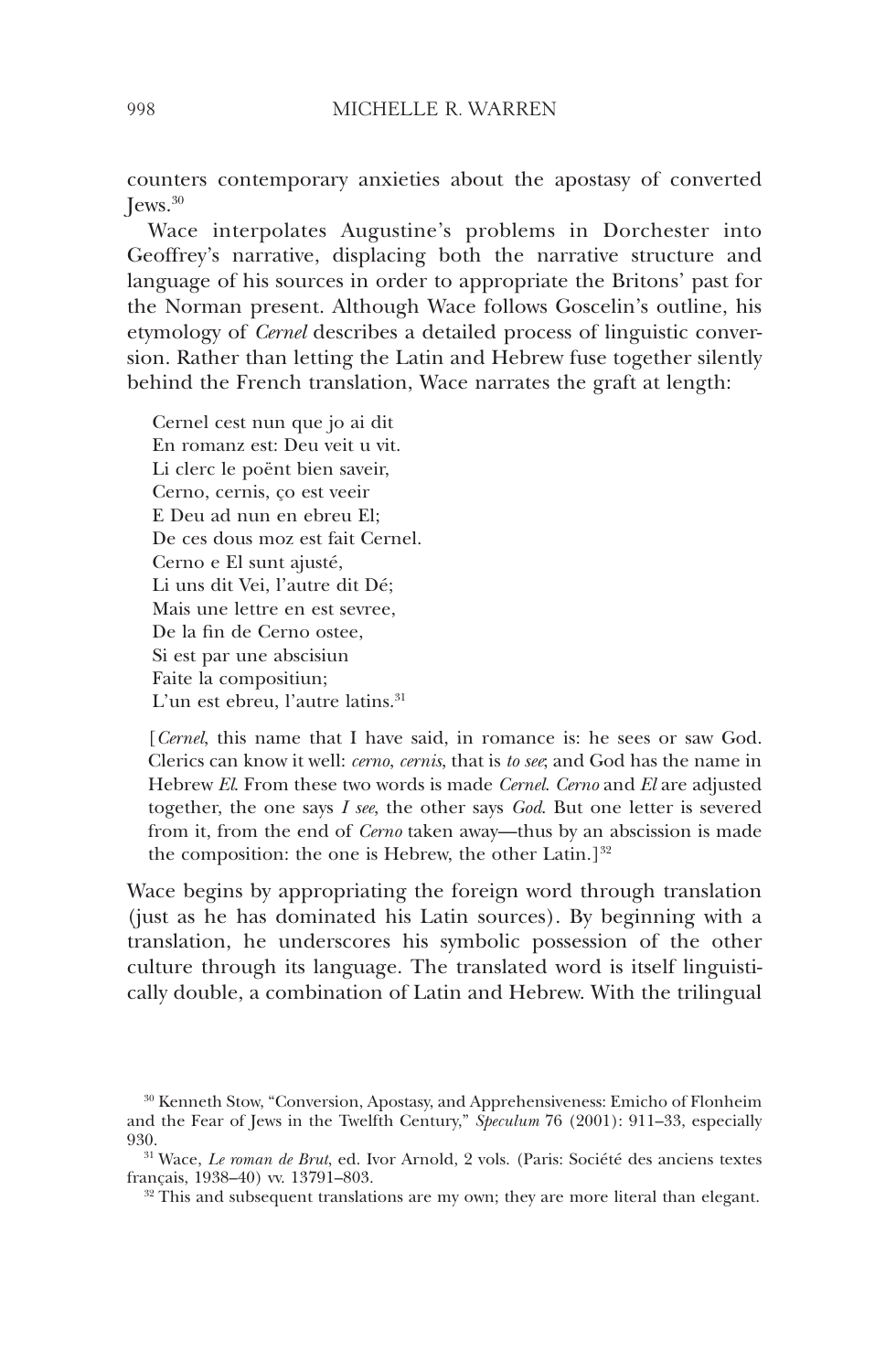#### MLN 999

knowledge of a cleric, Wace renders the form monolingual and monocultural. The translation, however, remains uncertain, as Wace hesitates between the present and past tense. Because the root *cern* expresses no time reference, it casts the act of perception out of time and so resists fixation. The double translation expresses a temporal equivocation that co-locates synchronic and diachronic perception: *Cernel* contains both past and present perception, while the etymology renders the form itself a diachronic event that begins when Latin and Hebrew are *ajusté*, and ends after *abscisiun* with a new *compositiun*.

The adjustment creates a crisis of subjectivity as well as a temporal dissonance because *cerno* (the Latin paradigm introduced by Wace) means *I see*, not *he saw*: the absence of the "*o*" of personal expression and present tense universalizes the perception of the truth of God's presence. It is precisely the individual, the speaking and seeing "*o*," that is *sevree* through the *abscisiun* that results in the *compositiun* of a new collective identity. The trauma of identity, which would now be marked by a hyphen, finds expression here in the absent "*o*." If the hyphen of ethnicity is "the mark of a wound, one inflicted in the process of signification that takes place in cultures and in wars," 33 here, the severed letter of both Latinity and individual subjectivity marks a similar wound. Moreover, since the process of compounding has left no graphic traces, it is only visible in Wace's etymological narrative. The linguistic process of severance and abscission that composes the two words into one reflects the historical efforts of Christian culture to accommodate its Jewish origins: etymology links language and identity formation. The union of Hebrew and Latin in *Cernel*, for example, parallels the reconciliation of Old and New Testament effected by Christian exegesis. Exegesis and etymology both narrate epistemological unities; they also commemorate difference, as Wace indicates with his concluding insistence on the separate origins of the roots of *Cernel* ("L'un est ebreu, l'autre latins"). Wace's *ebreu* thus refers to the Jewish origins of Christianity in order to reinforce the plenitude of Christian epistemology. This plenitude, however, must incorporate its troubled origins and form a unity out of fracture.

Wace's explanation of Augustine's motivation for composing this word underscores the need to remember the resolution of originary trauma:

<sup>33</sup> Furth, "Bee-e-een!" 43.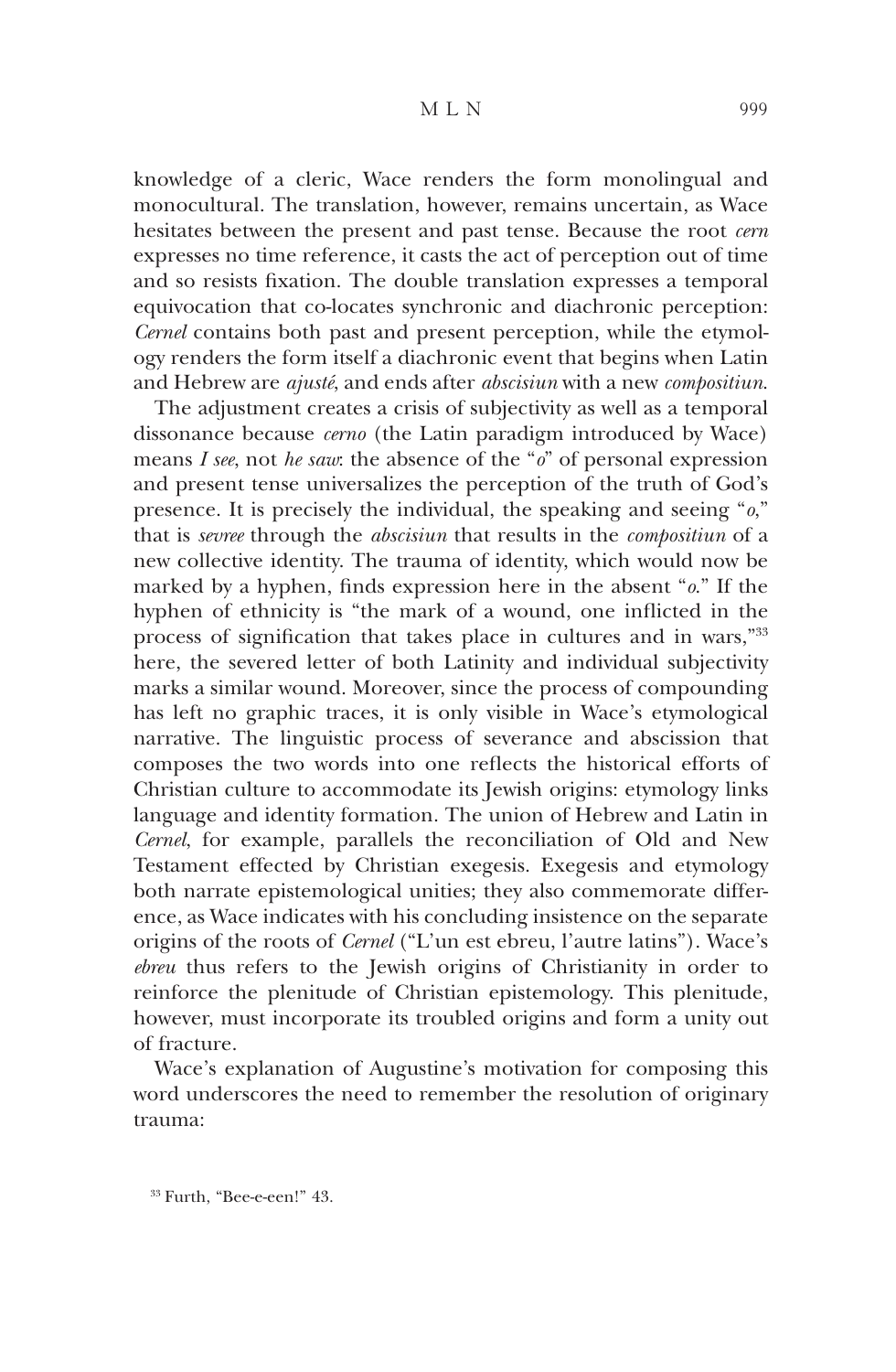Ço vit e volt saint Augustins Quant il a Cernel cest nun mist Que remenbrance nus feïst Que Damnedeu en cel lieu fu E en cel lieu l'aveit veü; Quant nus cest nun Cernel oüm Saver e remenbrer devum Que Damnedeu s'i demustra E estre e parler i deigna.<sup>34</sup>

[This saw and wanted Saint Augustine when he put this name to Cernel: that it make us remember that God was in this place and in this place he had seen him. When we hear this name *Cernel* we should know and remember that God showed himself there and deigned to be and speak there.]

Wace shows Augustine concerned for the preservation of memory, affirming the necessity to construct mechanisms of recall. *Cernel*, then, leads directly and transparently to God, even though it is a multilingual composition in two specialized languages. It reminds "us*,*" speakers of French, of the enduring presence of the divine. The reminder only succeeds, however, because of Wace's explanatory etymology. Without narrative exegesis, memory of the event would fail. (Likewise, narrative secures the memory of the ethnic conflicts inscribed within hyphens.) Furthermore, God only appeared because of the failed conversion in Dorchester: the sacred originates in antagonism, and endures through the memory of its resolution. Etymology contains this memory, joining history to the synchronic experience of the word in the present. The function of Hebrew in Wace's description of the Britons' history thus mirrors that of the Jewish people in Christian historiography: it reminds people of origins.

The dramatic Christian-pagan encounter at Dorchester has a peaceful Christian resolution. For the Britons, however, the drama continues, as the English massacre them in the following episode for refusing to submit to Augustine's ecclesiastical authority.<sup>35</sup> Like the Jews, the Britons end in exile. Wace's interpolation thus introduces an episode of reconciliation into what is otherwise an inexorable lesson in failed cultural accommodation. The complete story of

<sup>34</sup> Wace, *Roman de Brut*, lines 13804–12.

<sup>35</sup> Wace, *Roman de Brut*, lines 13813–924.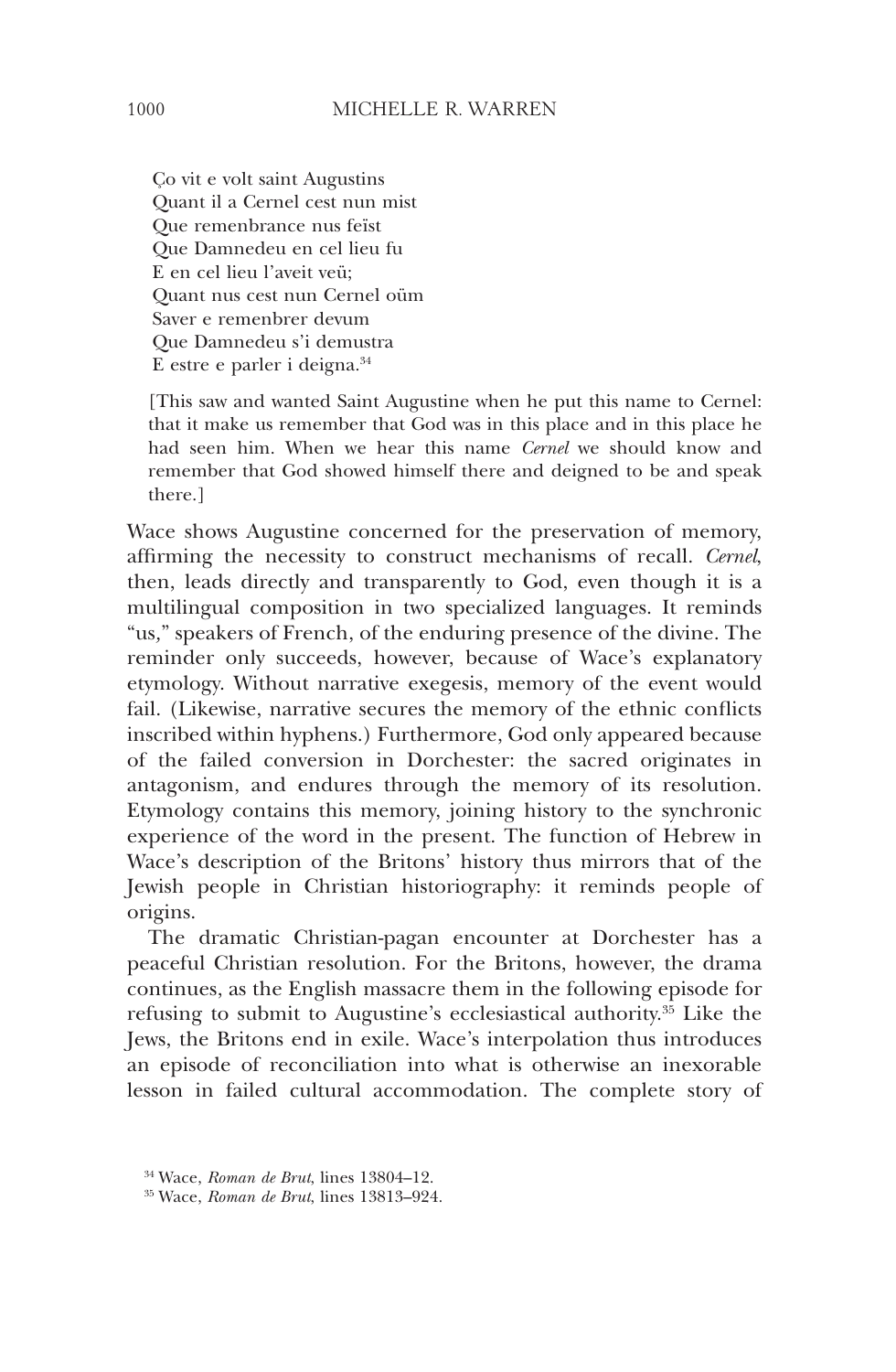Augustine's mission describes a successful religious accommodation (represented semiotically in the Latin-Hebrew word *Cernel*) followed by a dramatic failure of ethnic accommodation (the massacre of the Bangor monks). In Wace's narrative, this founding trauma of the converted English evokes the Jews in relation to Christianity, the Britons in relation to the English, and the English in relation to the French-speaking Normans. Since *Cernel* is after all an Insular name, its Hebrew etymology recalls the recent dramas of Anglo-Norman encounters for a twelfth-century Norman audience. Wace's narrative flatters that audience by showing the punishment of all who resist the idea of unity; the etymology reflects the desirable success of a seamless unification.<sup>36</sup>

Wace's expression of linguistic and cultural accommodation through Hebrew also responds to the tradition of Jews' protected status within Christian culture. In eleventh- and early twelfth-century French lands, forms of accommodation included relationships with rabbinical scholars in which Parisian theologians (particularly at the school of St. Victor) sought to deepen their knowledge of biblical texts. Andrew of St. Victor, for example, employed extensive Jewish exegesis, while Stephen Harding "corrected" the Cistercian Bible by comparing it to Hebrew texts.<sup>37</sup> And in urban settings, especially in Rouen, Troyes, and Paris, social and economic contacts with Jews were relatively common.<sup>38</sup> These interactions represent the last vestiges of what Kenneth Stow has referred to as an equilibrium between the protection of Jews and their restriction. As anxieties over conversion and the threat of apostasy grew after 1096, the idea of restriction and even persecution became more widespread.<sup>39</sup> In the late twelfth century,

<sup>36</sup> A similar process colors the Hebrew etymology of another French text with Anglo-Norman connections, Philippe de Thaün's *Bestiaire*. In the prologue, Philippe claims that Alice, queen of England, owes her name to a Hebrew word meaning "praise of God" (E oëz de sun num / Que en ebreu truvum: / Aaliz sis nuns est; /Loënge de Dé est / En ebreus en verté / Aaliz, *laus* de Dé) (ll. 13–18). Like Wace, Philippe draws on Hebrew's sacred prestige to exalt both his patroness and his own labors of translation.

<sup>37</sup> Gilbert Dahan, *Les Intellectuels chrétiens et les juifs au moyen âge* (Paris: Cerf, 1990) 273–74; Aryeh Grabois, "The *Hebraica veritas* and Jewish-Christian Intellectual Relations in the Twelfth Century," *Speculum* 50 (1975): 613–34, at 620–24, 627–28; Beryl Smalley, *The Study of the Bible in the Middle Ages* (Notre Dame: U of Notre Dame P 1964) 336–55.

<sup>38</sup> Dahan, *Intellectuels chrétiens* 229–37.

<sup>39</sup> Stow, "Conversion" 919–21. Stow distinguishes carefully between theological and legal thought of the presence of Jews in Christian societies. On the earlier history of these relations, see D. Malkiel, "Jewish-Christian Relations in Europe, 840–1096," *Journal of Medieval History* 29 (2003): 55–83.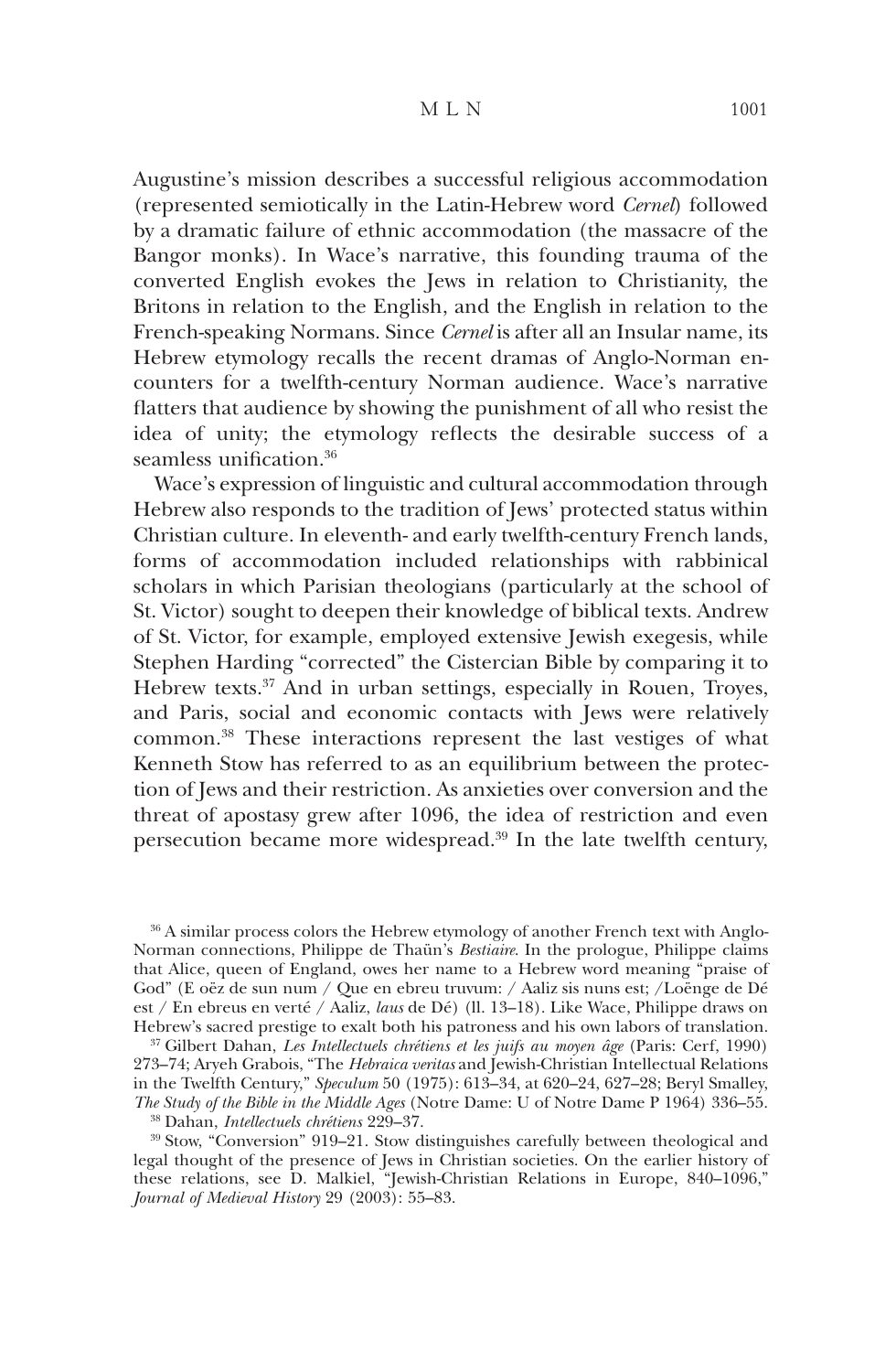the drama of failed accommodation was played out in the first expulsion of Jews from French royal lands in 1182. In this context, Wace's *absciciun* would no longer evoke accommodation but rather cultural separation, as the *lettre sevree* becomes the letter of the Jew, finally *ostee*, ousted, from royal lands. The effort to complete this severance will continue throughout the later Middle Ages, but by 1240 the memorial status of the Jewish people had already been radically reconfigured by rationalist theology, economic policy, and Hebrew philology. The burning of the Talmud at Paris in the 1240s represents the literal severance of the letter in this process, as Christians destroyed Hebrew books in an effort to eradicate antagonistic texts.<sup>40</sup>

Not surprisingly, the consolidation of exclusionary judgments also surfaces in contemporary French vernacular literature. A number of the examples that have been analyzed recently originate in or near the court of Champagne.<sup>41</sup> Since the *Estoire de Merlin* was probably conceived and read in this same milieu, $42$  its Hebrew etymology can be interpreted in relation to the particular history of the Champenois Jews. This context also suggests a possible link with the controversial "judaizing" interpretations of Chrétien de Troyes's *Conte de graal*. Urban T. Holmes and Amelia Klenke proposed to read the *Conte de graal* as an appeal for toleration in relation to the conversion of Jews, an appeal directed at Philip of Flanders.<sup>43</sup> Although some of the direct correlations with Jewish ritual proposed by Holmes and Klenke are difficult to substantiate, their general thesis usefully locates Jewish culture in relation to the development of French romance narrative—which is of course entirely separate from identifying Chrétien himself as a converted Jew.<sup>44</sup>

<sup>40</sup> *Le Brûlement du Talmud à Paris, 1242–44*, ed. Gilbert Dahan (Paris: Cerf, 1999).

<sup>41</sup> Rubin, *Gentile Tales* 8–16; Maureen Boulton, "Anti-Jewish Attitudes in Twelfth-Century French Literature," *Jews and Christians in Twelfth-Century Europe*, ed. Michael A. Singer and John Van Engen (Notre Dame: U of Notre Dame P, 2001) 234–54.

<sup>42</sup> Ferdinand Lot, *Étude sur le Lancelot en prose* (Paris: Champion, 1954) 140–51; Jean Frappier, *Étude sur La mort le roi Artu* (Geneva: Droz, 1972) 22–23.

<sup>43</sup> Urban T. Holmes and Amelia Klenke, *Chrétien, Troyes, and the Grail* (Chapel Hill: U of North Carolina P, 1959). Most critics reject outright the very idea of a Jewish connection; e.g. Jean-Charles Huchet, "Le Nom et l'image: De Chrétien de Troyes à Robert de Boron," *The Legacy of Chrétien de Troyes*, eds. Norris J. Lacy, Douglas Kelly, and Keith Busby, 2 vols. (Amsterdam: Rodopi, 1988) 2:1–16.

<sup>44</sup> Sarah Kay has recently offered a thorough reconsideration of the provocatively named "Christian from Troyes" ("Who Was Chrétien de Troyes?," *Arthurian Literature* 15 [1997]: 1–35). Kay mostly dismisses the idea that "Chrétien" refers to a converted Jew (16n54, 20n69), while also arguing that the name does embed a Christian presence.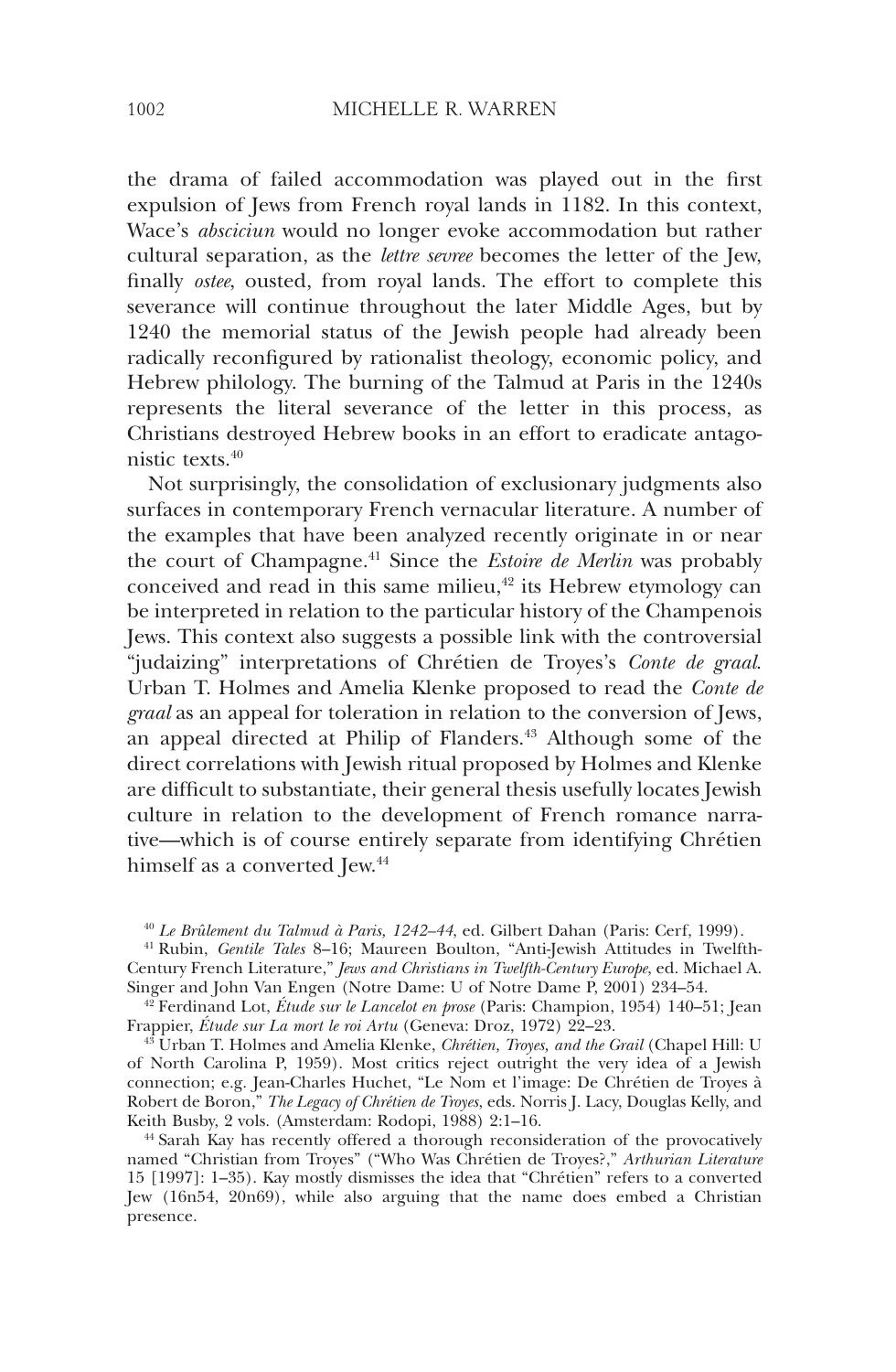From its earliest episodes, the Arthurian prose cycle engages Hebrew and the historical origins of Christianity. The cycle's fictional chronology begins with the Crucifixion, narrated in the *Estoire del saint graal.* In fact, the opening segment presents the entire cycle as a translation from a book written by the hand of the Savior, a decidedly heterodox idea that the narrator later makes explicit.<sup>45</sup> Although the narrator does not specify the language of this book, pronouncements originating from God can be associated with the first sacred language, Hebrew (Bloch cites a long list of authors who affirm the originary status of Hebrew<sup>46</sup>). This book, translated into French, begins just after the Crucifixion with the story of Joseph of Arimathea. As Joseph embarks on his mission to settle a new land, his son Josephé witnesses an image of Christ:

Et chil hom entour qui li angele estoient, si avoit escrit enmi le front en ebrieu letres blanches qui disoient: "En cheste samblanche venrai jou jugier toutes choses au felon jour espoentable." Ensi disoient les letres.<sup>47</sup>

[And this man, around whom the angels were, had written in the middle of his forehead in Hebrew white letters that said: "In this semblance I will come to judge all things on the fatal dreadful day." So said the letters.]

This Hebrew writing functions as a sign of the sacred, manifesting the direct word of God. The white letters merge with the semblance of God Himself in a prophecy of the end of time. As reported by the narrator, the prophecy introduces an irrecoverable gap between God's sacred Hebrew expression and its human understanding in French. The repeated affirmations of the letters' speech ("qui disoient," "ensi disoient") draw attention to this gap while apparently trying to close it through translation.

The *Estoire de Merlin* carries on the Britons' sacred history with the birth of Merlin and the creation of a new sacred text, dictated by Merlin to the priest Blaise. The celestial cycle will be completed in the *Queste del saint graal* with the arrival of Galahad; the terrestrial line of history develops through Arthur and his knights in the *Estoire de Merlin*, the *Livre de Lancelot*, and the *Mort le roi Artu*. Within this line, Hebrew makes a surprising appearance as Arthur fights to subdue the rebel kings who refuse his rule. In the midst of battle, and recovering

<sup>45</sup> *L'estoire del saint graal*, ed. Jean-Paul Ponceau, 2 vols. (Paris: Champion, 1997) 21, 257–59.

<sup>46</sup> Bloch, *Etymologies and Genealogies* 39–40.

<sup>47</sup> *Estoire del saint graal* 73.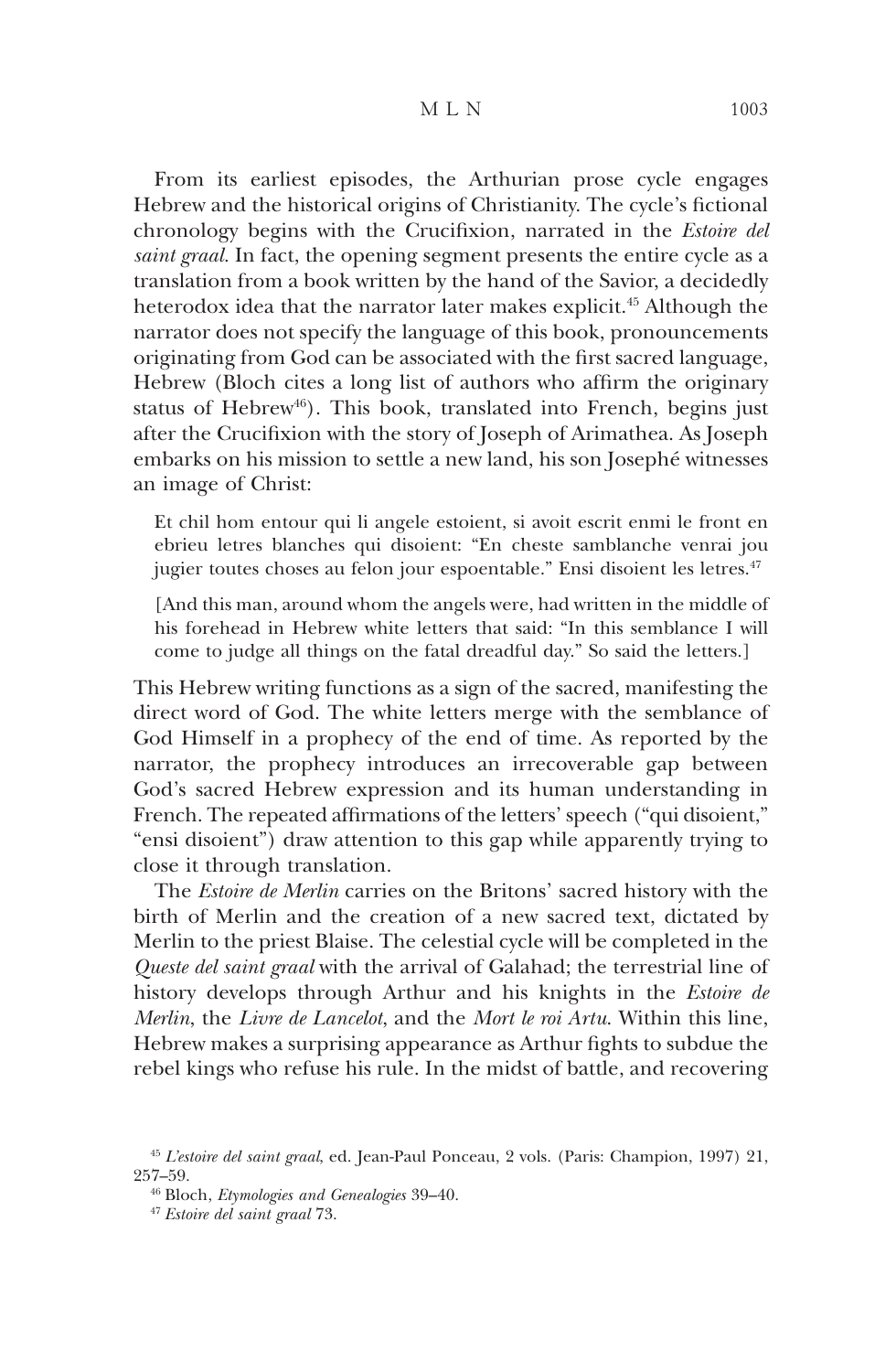from the stun of a particularly hard blow, Arthur unsheathes his sword, which the narrator identifies in a brief aside:

& ce fu cele espee quil ot prinse el perron. Et les lettres qui estoient escrites en lespee disoient quele auoit non escalibor & cest .j. non ebrieu qui dist en franchois trenche fer & achier & fust si disent les lettres voir si comme vous orres el conte cha en arriere.<sup>48</sup>

[And this was the sword that he had taken from the stone. And the letters that were written on the sword said that it had the name *Escalibor*. And this is a Hebrew name that means in French *cuts iron and steel and wood*, and the letters tell the truth as the story will show you hereafter.]

The translation of Hebrew in the etymology provokes an equivocation, as three ideas (cutting iron and steel, as well as wood) are introduced to translate the one word. As if to defend this multiplicity, the narrator invokes an unspecified subsequent narrative ("en arriere") as guarantor of the etymology's truth.

In contrast to the sacred contexts of the *Roman de Brut* and the *Estoire del saint graal*, Hebrew appears here in the political context of battle. While in the *Roman de Brut* Augustine arrives in Britain after Arthur's death and faces the challenge of religious conversion, the battle here ensues from Arthur's need to convert political allies at the very beginning of his reign. And, while Wace's Hebrew refers to God and designates a permanent topographic location (the spring at Cerne Abbey), the *Estoire de Merlin* attaches Hebrew to a mobile and aggressive instrument of war. The multivalence of the weapon mirrors the new instability of Hebrew and Jews. Here, the narrator's *non ebrieu* encapsulates references to a range of ambivalent relations that together challenge the stability of centralized authority. *Ebrieu* disturbs categories of judgment by placing a sign of oppositional culture in the hands of the arbiter of official culture, thereby contributing to the Arthurian cycle's challenge to strong central authority.

Escalibor's Hebrew etymology seems to be an invention of this redactor. Familiarity and even knowledge of Hebrew would not have been hard to come by in Champagne, where the rabbinical school of

<sup>48</sup> *L'estoire de Merlin*, ed. Oskar Sommer, *The Vulgate Version of Arthurian Romances*, vol. 2 (Washington, DC: Carnegie Institute of Washington, 1908) 94; a slightly different version is edited in *Le livre du graal*, ed. Daniel Poirion (Paris: Gallimard, 2001) 789. I discuss this episode more briefly, and to rather different ends, in *History on the Edge: Excalibur and the Borders of Britain, 1100–1300* (Minneapolis: U of Minnesota P, 2000) 192–95.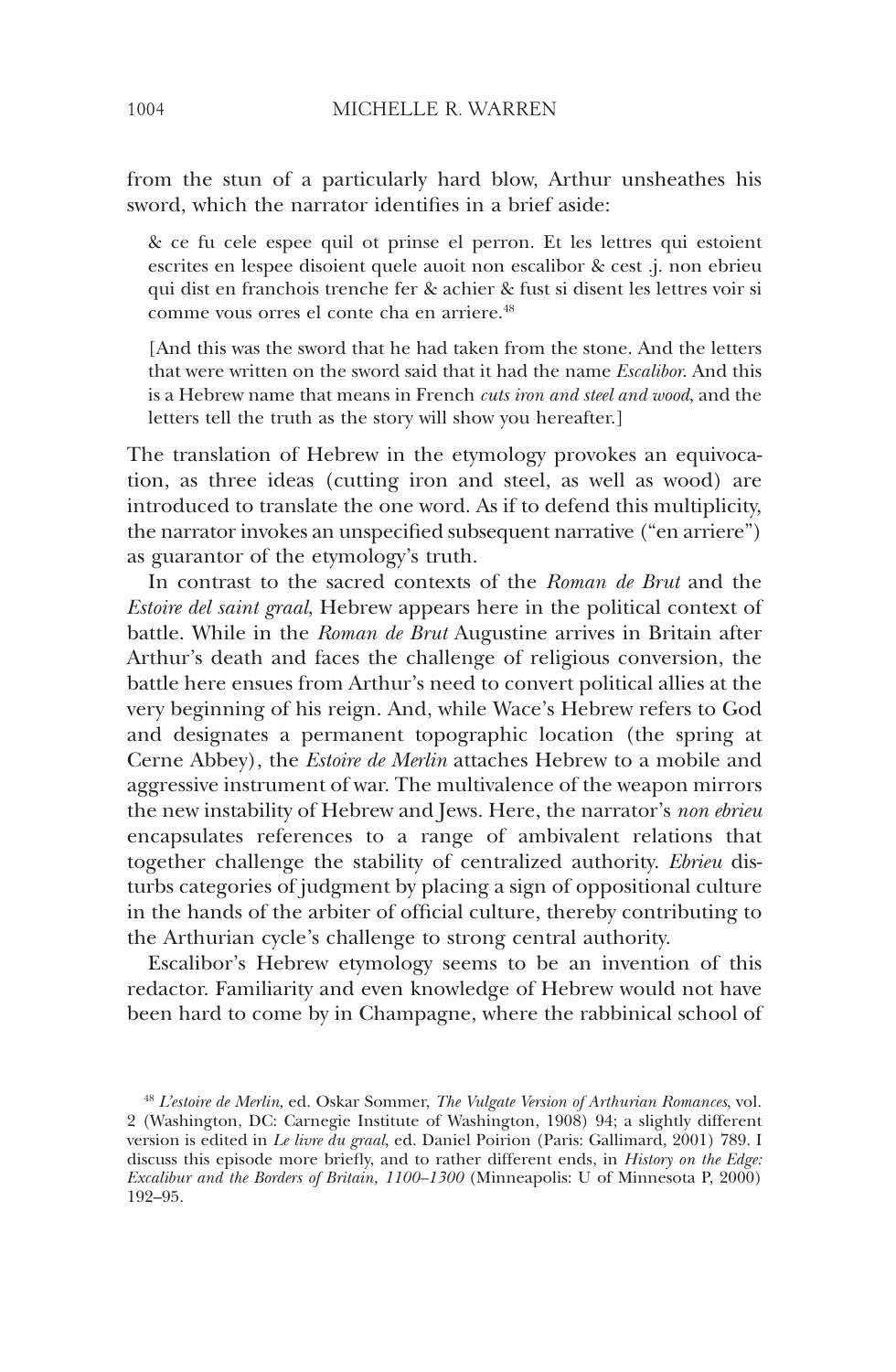#### M L N 1005

Rashi had flourished in Troyes since the eleventh century. Hebrew-French glossaries were widely available in the first half of the thirteenth century, and texts written in French with Hebrew characters are known.<sup>49</sup> Moreover, shared knowledge of French facilitated scholarly relations between Christians and Jews.<sup>50</sup> Indeed, Curt Leviant has suggested directly that the writer of the *Estoire de Merlin* had some knowledge of the Hebrew language because of his proximity to monastic libraries where Hebrew texts survived.<sup>51</sup> A French writer acquainted with a Hebrew-French or Hebrew-Latin wordlist may have perceived a phonetic resonance between *chereb* (one of the Old Testament words for *cutting instrument*, variously translated as *sword, dagger, knife* or any other sharp instrument<sup>52</sup>) and *Escalibor*. Alternatively, someone familiar with the French glosses of Rashi's commentaries might have encountered the form *calibs* as a translation for *acier* (steel).<sup>53</sup> Since *calibs* does not otherwise occur as an Old French word,<sup>54</sup> this gloss might have been understood as a transliteration of Hebrew rather than as a translation and so suggested the idea that *Escalibor* is related to a Hebrew word.

Of course, constructing *Escalibor* as a transliteration of a Hebrew word that describes the action of a sword, while perhaps not entirely spurious, does overlook the evident Latin root of *calibs* and *Escalibor*: *chalyb*, a poetic Latin word for *steel*. <sup>55</sup> Probably adapting this form, Geoffrey of Monmouth calls Arthur's sword *Caliburn*, as do many of

<sup>55</sup> P. G. W. Glare, ed., *Oxford Latin Dictionary* (New York: Oxford UP, 1982); Ronald E. Latham, ed., *Dictionary of Medieval Latin from British Sources* (London: Oxford UP, 1975–).

<sup>49</sup> Banitt, *Étude* 191; Banitt, "Les *Poterim*," *Revue des études juives* 125 (1966): 21–33; Mayer Lambert and Louis Brandin, *Glossaire hébreu-français du XIII<sup>e</sup> siècle: recueil de mots hébreux bibliques avec traduction française* (1905; reprint, Geneva: Slatkine, 1977); Susan Einbinder, "The Troyes Laments: Jewish Martyrology in Hebrew and Old French," *Viator* 30 (1999): 201-30. Colette Sirat reproduces images from some of these manuscripts in *Hebrew Manuscripts of the Middle Ages*, ed. and trans. Nicholas de Lange  $(Cambridge: Cambridge UP, 2002)$  fig. 4, 37, 95.

<sup>50</sup> Banitt, *Étude* 195–96, 203–05.

<sup>51</sup> Curt Leviant, ed. and trans., *King Artus: A Hebrew Arthurian Romance of 1279* (New York: Ktav, 1969) 79.

<sup>52</sup> James Strong, "A Concise Dictionary of the Words of the Hebrew Bible," *Exhaustive Concordance of the Bible* (1890; reprint, Nashville: Abingdon Press, 1986) 1–169; 56.

<sup>53</sup> David Blondheim, *Les Gloses françaises dans les commentaires talmudiques de Raschi*, vol. 2 (Paris: Champion, 1937) 48; Leo Spitzer, review of Américo Castro, *Glosarios latinoespañoles de la edad media*, *Modern Language Notes* 53 (1938): 122–46; 128.

<sup>54</sup> Frederic Godefroy has no entry related to this form (*Dictionnaire de l'ancienne langue française* [Paris: Viewig, 1881–1902]), nor do Adolf Tobler and Erhard Lommatzsch (*Altfranzösisches Wörterbuch* [Stuttgart: F. Steiner, 1925–1989]).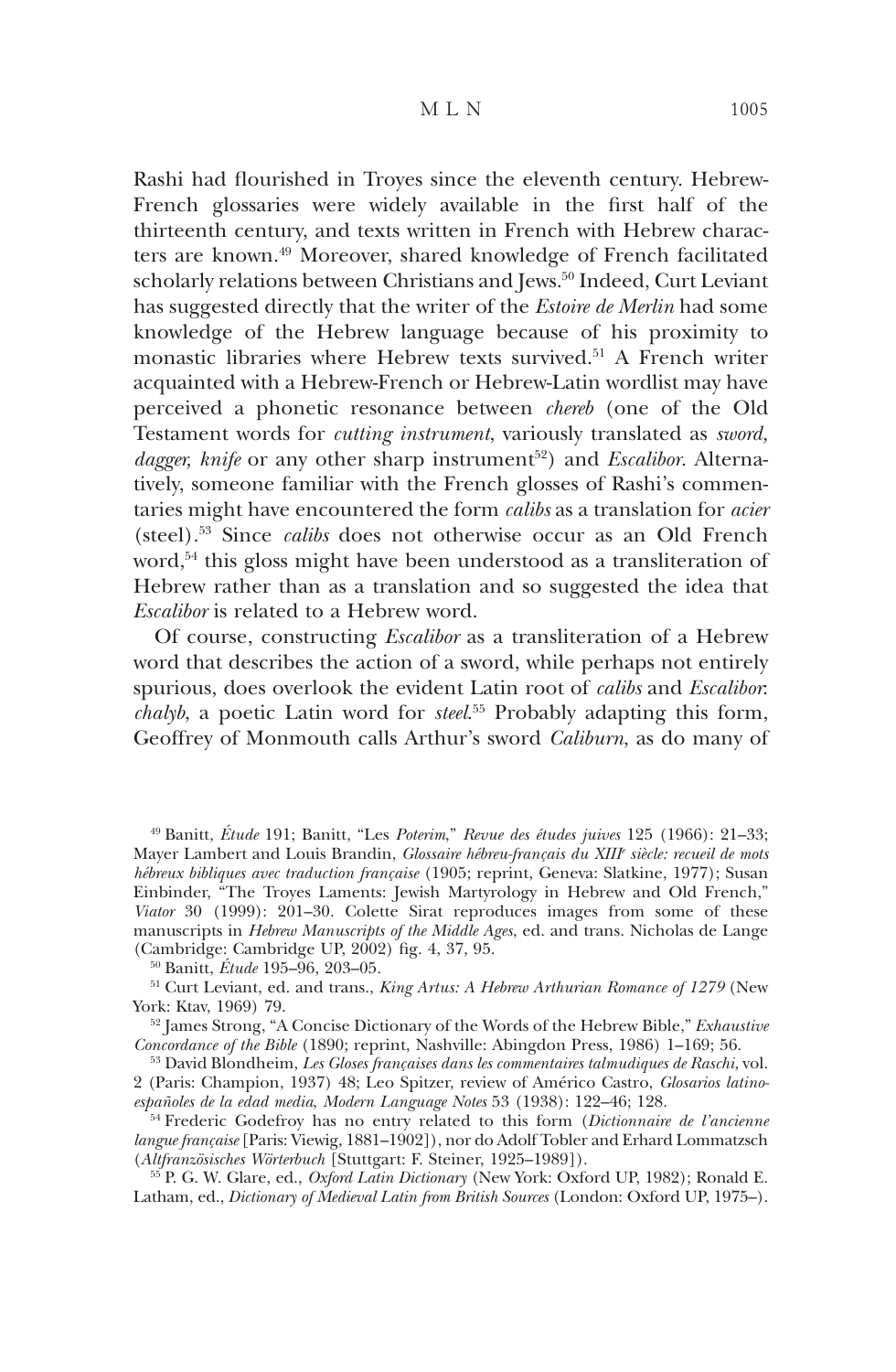those who translate his text into French and English. William of Malmesbury in fact offers a Latin etymology for *Caliburn* in his *Polyhistor*. <sup>56</sup> Although the prefix "*es*" may have obscured the relation between *Escalibor* and *caliburn* or *calibs*, the prefix is common in Old French<sup>57</sup> and should not have caused difficulties for a French writer. Given the plausible availability of several explanations for the etymology of *Escalibor*, the preference for Hebrew and the invention of the etymology itself suggest a strategic use of linguistic history to comment on cultural history.

In the first half of the thirteenth century, such a choice engenders ambivalence in several registers. First, the Hebrew language itself represents both the divine and the diabolical. On the one hand, both Christians and Jews revered Hebrew as a sacred tongue, the original human language according to Isidore and one of the three sacred languages (along with Greek and Latin).<sup>58</sup> Christian theologians even argued that several Hebrew characters literally resemble the Trinity.<sup>59</sup> Moreover, as the *Estoire del graal* shows, Hebrew was considered the language of God. Indeed, Hebrew characters mark the portals of some churches, inscribed as sacred signs of the path to salvation. $60$ The Hebrew etymology thus reminds the audience of the sword's own sacred role as the sign of Christ's direct election of the rightful king.<sup>61</sup> The narration of the etymology in the pitch of battle recalls the divine sanction of Arthur's military success.

At the same time, however, Christians associated Hebrew with evil. Many believed that Jews practiced black magic in order to destroy them, and they treated Hebrew writing itself with great suspicion. $62$ Christians frequently associated Jews with the devil, and Judaism with

<sup>59</sup> Sapir Abulafia, *Christians and Jews* 96–97, 133.

<sup>60</sup> William Chester Jordan, *The French Monarchy and the Jews: From Philip Augustus to the Last Capetians* (Philadelphia: U of Pennsylvania P, 1989) 15.

<sup>61</sup> *Estoire de Merlin* 81–82; *Le livre du graal* 759.

<sup>62</sup> Jordan, *French Monarchy* 16; Ruth Mellinkoff, "Hebrew and Pseudo-Hebrew Lettering," *Outcasts: Signs of Otherness in Northern European Art of the Late Middle Ages* (Berkeley: U of California P, 1993) 1:97–108.

<sup>56</sup> *Polyhistor: A Critical Edition*, ed. Helen Testroet Ouellette (Binghamton: Center for Medieval and Early Renaissance Studies, 1982) 62. I thank Hugh Thomas for bringing this reference to my attention.

<sup>57</sup> René Louis, "Le Préfixe inorganique *es-* dans les noms propres en ancien français," *Festgabe Ernst Gamillscheg* (Tübingen: Max Niemeyer Verlag, 1952) 66–76.

<sup>58</sup> Isidore, *Etymologiae* 31, 33 (ch 1, 1–7); Bloch, *Etymologies and Genealogies* 39–41; Dahan, *Intellectuels chrétiens* 239–40.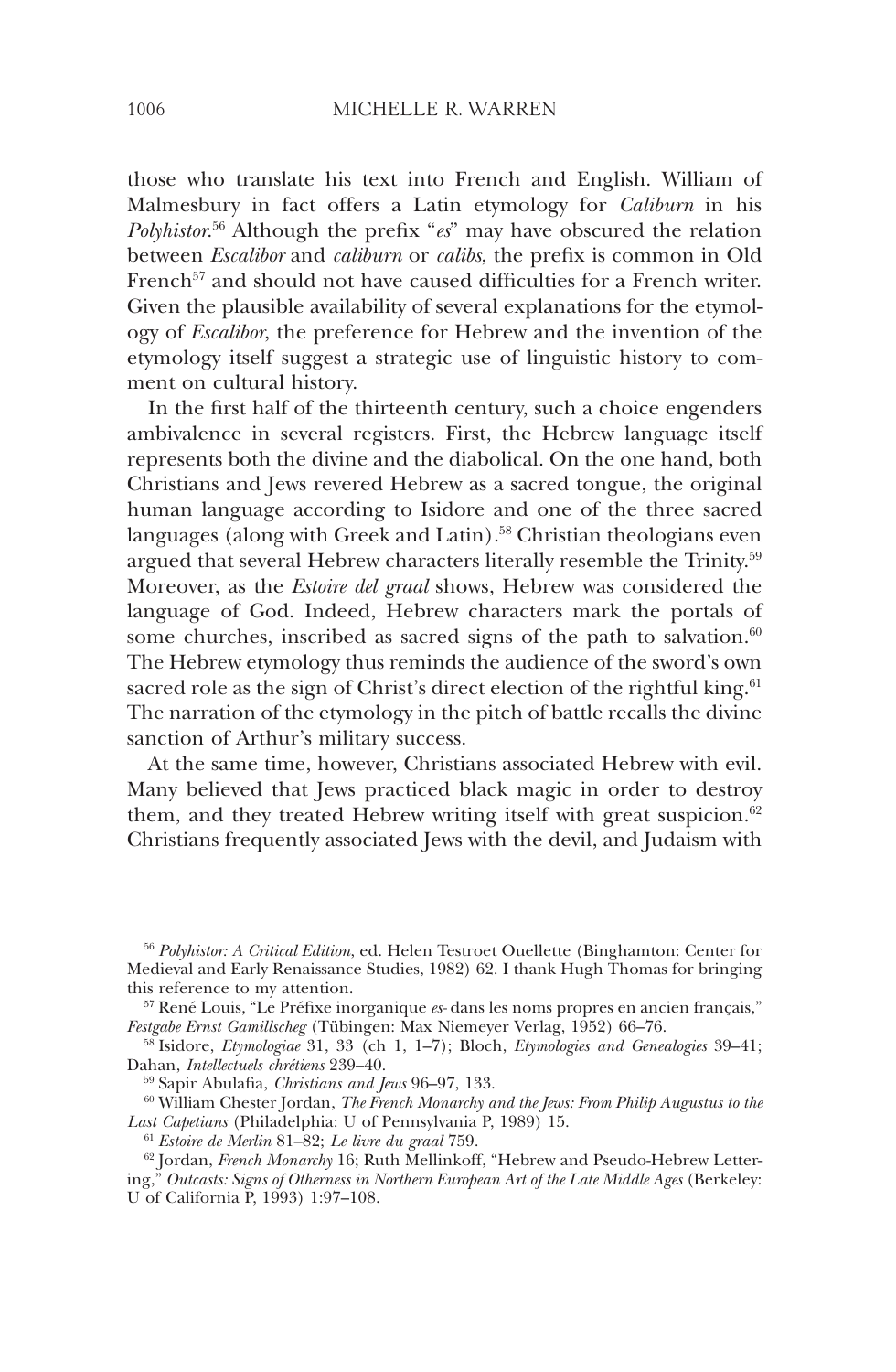Satanism.<sup>63</sup> Hebrew thus represents a malevolent attack on the sacred, and the strange threat of the foreigner who cannot be understood or assimilated. The sword's own demonic potential is unleashed soon after Arthur gives it to Gawain. With Escalibor in hand, Gawain slaughters his fellows on the steps of St. Stephen's; eventually, the knights flee Gawain, crying out that a devil has been loosed from hell.<sup>64</sup> Contaminated by demons, Gawain not only destroys the very foundation of social order by killing other Arthurian knights, he blasphemes by murdering them in front of the sacred portals. This bloody episode underscores the sword's literal status as a fatally sharp instrument, capable of indiscriminate and even diabolical destruction. The Hebrew definition of *Escalibor* thus demonizes the name at the same time that it sanctifies it, introducing ambivalence into the linguistic form.

Practical knowledge of this powerful language also engenders ambivalence because it both disrupts and extends the powers of the Church. Hebrew challenged orthodoxy because comparisons among different texts of the Bible promoted changes to the Latin text. The authority of Christian truth, however, rested on the immutability of this Latin text. As early as the eleventh century, the threat of Hebrew philology was registered in Gilbert Crispin's *Disputatio Iudei et Christiani*, where the interlocutors debate the relative authority of the Hebrew and Latin Bibles.<sup>65</sup> Rufinus and other canonists respond to the threat of philology when they assert that the available text of the Hebrew Bible is corrupt, and therefore useless for the understanding of Scriptures.<sup>66</sup> Rufinus's denigration of the *hebraica veritas* (that is, the truth of the Hebrew Bible) engages directly with Hugh of St. Victor's declaration of the superiority of Hebrew texts over Greek, and Greek over Latin.<sup>67</sup> Ecclesiastical decrees against Christian Hebraism also react to the disturbing potential of biblical correction. In 1198, for

<sup>63</sup> Raoul Glaber, *Patrologia Latina* 142: 657–59; Dahan, *Intellectuels chrétiens* 520–27; J. Trachtenberg, *The Devil and the Jews* (New Haven: Yale UP, 1943).

<sup>64</sup> *Estoire de Merlin* 330; *Le livre du graal* 1340.

<sup>65</sup> *Patrologia Latina* 159: 1005–36, at 1026–28.

<sup>66</sup> Jeremy Cohen, "Scholarship and Tolerance in the Medieval Academy: The Study and Evaluation of Judaism in European Christendom," *Essential Papers in Judaism and Christianity in Conflict: From Late Antiquity to the Reformation*, ed. Jeremy Cohen (New York: New York UP, 1991) 310–41, at 319.

<sup>67</sup> Hugh of St. Victor, "Adnotationes elucidatoriae in Pentateuchon," *Patrologia Latina* 175: 30–85, at 32.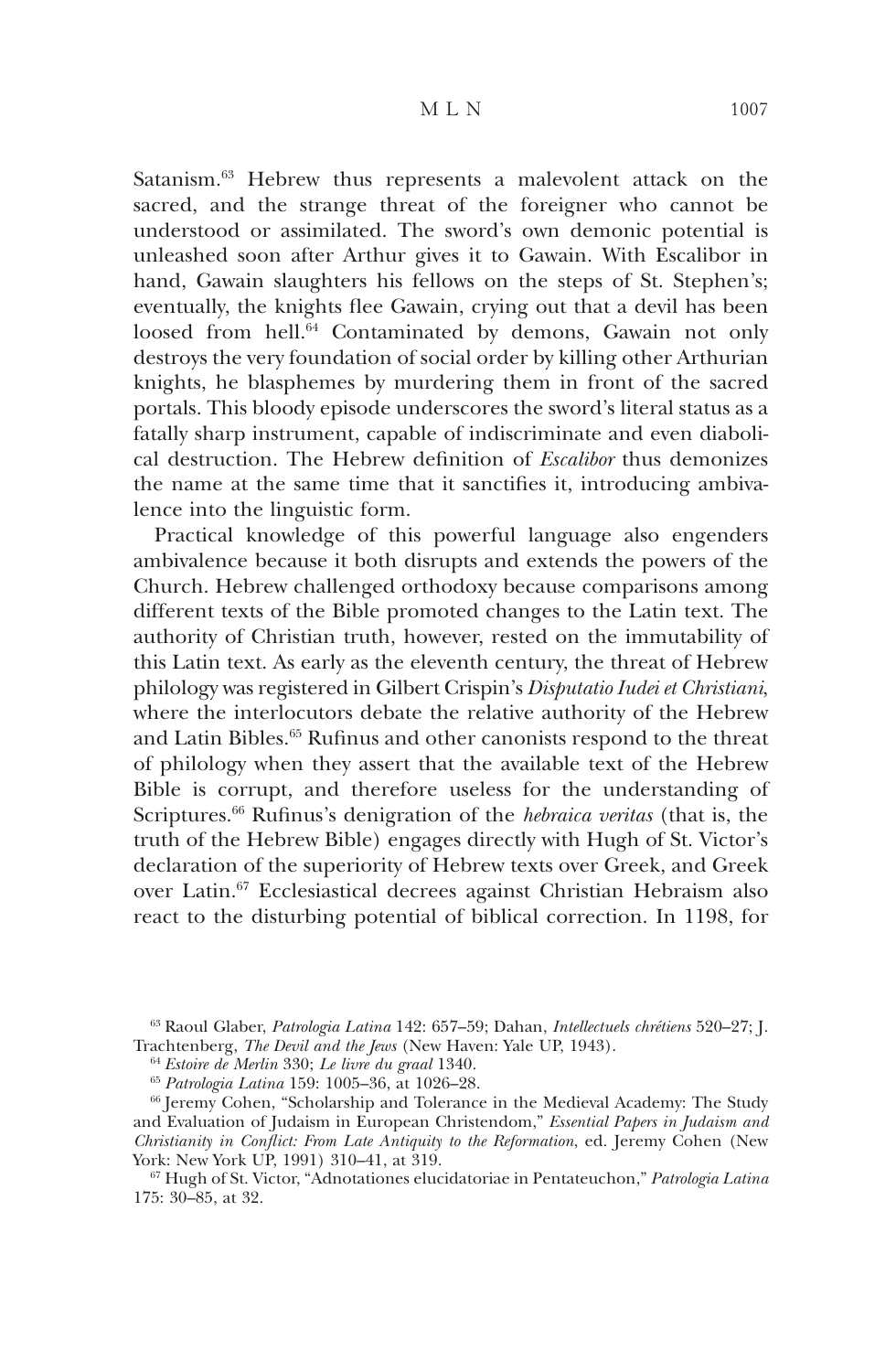example, the Cistercian General Chapter sentenced a "judaized" monk to correction at Clairvaux, and forbade the study of Hebrew with Jewish masters.<sup>68</sup> In 1231, Pope Gregory IX warned theologians in Paris of the dangerous distraction of Hebrew study, later prosecuting Jews apparently because some of them were instructing Christians in Hebrew.<sup>69</sup> Because the Hebrew etymology of *Escalibor* implies Christian Hebraism, it suggests a similar challenge to centralized authority.

But again, Hebrew falls into the category of ambivalence because by the second quarter of the thirteenth century, the friars, and especially the Dominicans, actively cultivated Hebrew language skills in order to support the hegemony of the Latin Church.<sup>70</sup> In a sense, the friars radicalized Odo's recommendation in the *Ysagoge in Theologiam* (c. 1140) that Christians learn Hebrew as a defense against Jewish deception.<sup>71</sup> They preached conversion to Jews, and organized debates of Jewish exegesis in order to expose its errors (most famously at the trial of the Talmud in Paris in 1240). These missionizing efforts aimed explicitly to eradicate the heterodox faith.<sup>72</sup> Practically, then, Hebrew supports the extension of the Latin Church's hegemony at the same time that it has the capacity to disrupt doctrinal authority.

Hebrew leads ultimately to Jews themselves, as the language is almost completely coextensive with the social group in this case.<sup>73</sup> Like the Hebrew language, the Jewish people are constructed ambivalently by the Christian Church. Indeed, Kenneth Stow has characterized the life of the Jews of Western Europe during the thirteenth century as "a state of existential ambivalence." <sup>74</sup> On the

- <sup>69</sup> Walter Pakter, *Medieval Canon Law and the Jews* (Ebelsbach: Rolf Gremer, 1988) 71.
- <sup>70</sup> Cohen, "Scholarship" 326; Dahan, *Intellectuels chrétiens* 258–63.
- <sup>71</sup> Sapir Abulafia, *Christians and Jews* 94–96.

<sup>73</sup> The introduction of the etymology in the *Estoire de Merlin* ("cest un non ebrieu") in fact resembles a common Latin formula for citing a Hebrew source, "in Hebraeo est;" the formula often serves as a synonym for "the Jews" themselves (Herman Hailpern, *Rashi and the Christian Scholars* [Pittsburg: U of Pittsburg P, 1963], 107; Rebecca Moore, *Jews and Christians in the Life and Thought of Hugh of St. Victor* [Atlanta: Scholars P, 1998], 84–85).

<sup>74</sup> Stow, *Alienated Minority* 241. See also Cohen on the "hermeneutical Jew" (*Living Letters* 313–89).

<sup>68</sup> Grabois, "The *Hebraica veritas*" 629; Dahan, *Intellectuels chrétiens* 276.

<sup>72</sup> Robert Chazan, *Daggers of Faith: Thirteenth-Century Christian Missionizing and Jewish Response* (Berkeley: U of California P, 1989); *Medieval Jewry in Northern France: A Political and Social History* (Baltimore: Johns Hopkins UP, 1973) 124–33.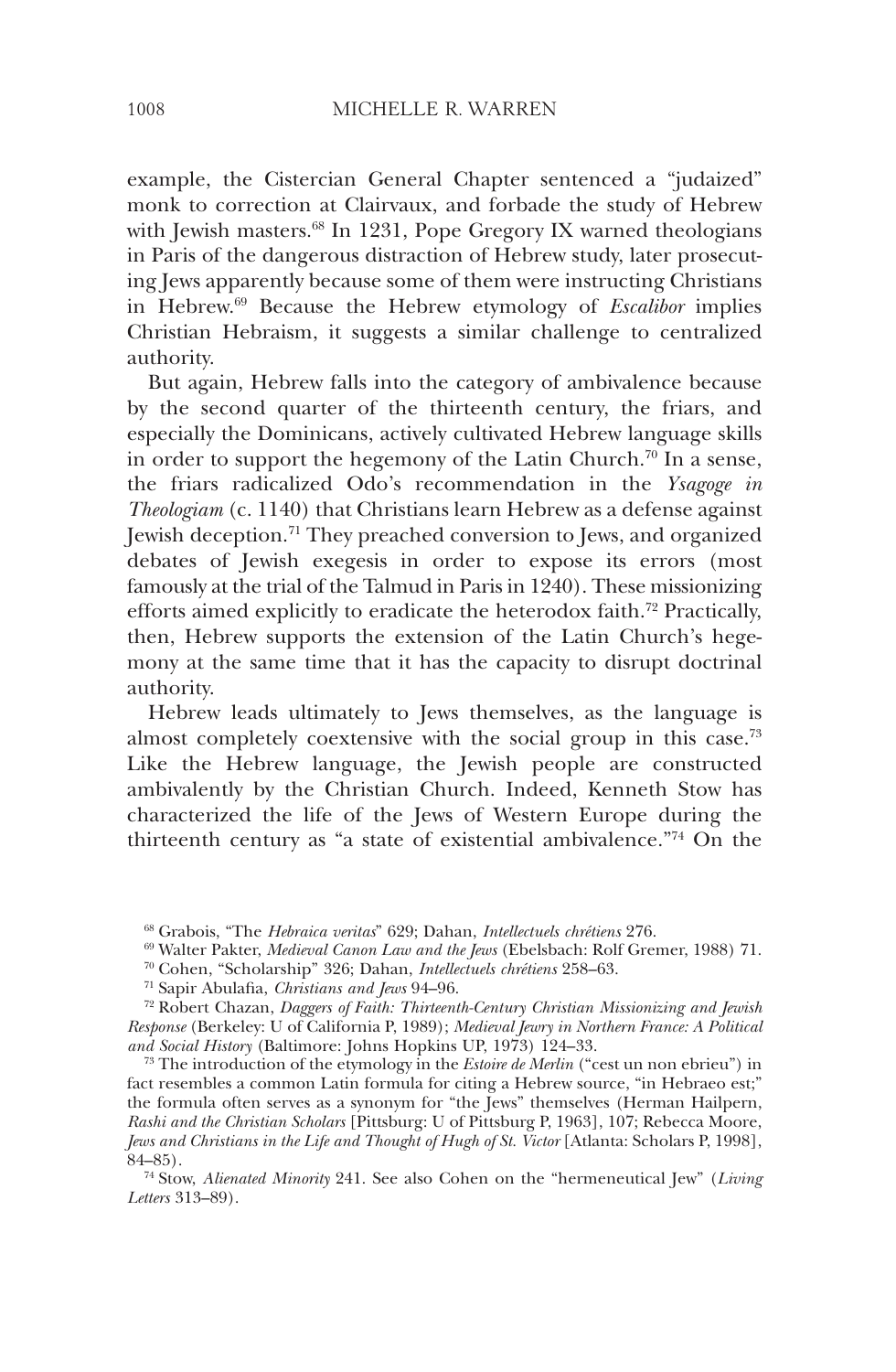one hand, the medieval Church followed Augustine of Hippo and considered Jews a protected social group. The popes routinely renewed the bull known as *Sicut Judeis*, which articulated the principle of papal protection. In the early thirteenth century, Innocent III strengthened the bull by making its terms of protection more specific.<sup>75</sup> At the same time, however, Jews were considered dangerous outsiders, and their persecution increased after 1200. The Church sought greater social control over Jews with several decrees at the Fourth Lateran Council of 1215, including the requirement that Jews wear distinguishing clothing.<sup>76</sup> Although not initiated as a punitive measure and not widely enforced, this so-called "badge" could make Jews more visible as a separate group, and it ultimately facilitated their identification as an oppositional, alienated sector of society.<sup>77</sup> Eventually, segregation orders became common in edicts concerning Jews, and Louis IX ordered enforcement of the badge in the royal domains in 1269.<sup>78</sup> These theological maneuvers rendered Jews integral yet alien to the fabric of Christian culture.

This theological ambivalence gave way to determined social displacement in the course of the thirteenth century. New theological arguments positioned Jews as a literal *impedimentum* to social unity;<sup>79</sup> their very existence was increasingly seen as undermining the foundation of the Christian polity. Concurrently, legislation against usury initiated between 1223 and 1235 reduced dramatically Jews' traditional economic value to Christians.<sup>80</sup> The expansion of urban economies also displaced their formerly vital role in the marketplace. As a result, Jews became less and less necessary to the practical functioning of society and more vulnerable to social pressures. $81$ Furthermore, increased knowledge of Jewish traditions, facilitated through Hebraic study, exposed the gap between current Jewish

<sup>75</sup> Solomon Grayzel, "The Papal Bull *Sicut Judeis*," *Essential Papers in Judaism and Christianity in Conflict: From Late Antiquity to the Reformation*, ed. Jeremy Cohen (New York: New York UP, 1991) 231–59.

<sup>76</sup> Stow, *Alienated Minority* 247–51; Cohen, *The Friars and the Jews: The Evolution of Medieval Anti-Judaism* (Ithaca: Cornell UP, 1982); Edward A. Synan, *The Popes and the Jews in the Middle Ages* (New York: Macmillan, 1965) 103–6.

<sup>77</sup> Stow, *Alienated Minority* 238.

<sup>78</sup> Chazan, *Medieval Jewry* 149.

<sup>79</sup> Stow, *Alienated Minority* 235–38.

<sup>80</sup> Chazan, *Medieval Jewry* 113; Emily Taitz, *The Jews of Medieval France: The Community of Champagne* (Westport, CT: Greenwood Press, 1994) 147–81.

<sup>81</sup> Chazan, *Medieval Jewry* 101, 138–39.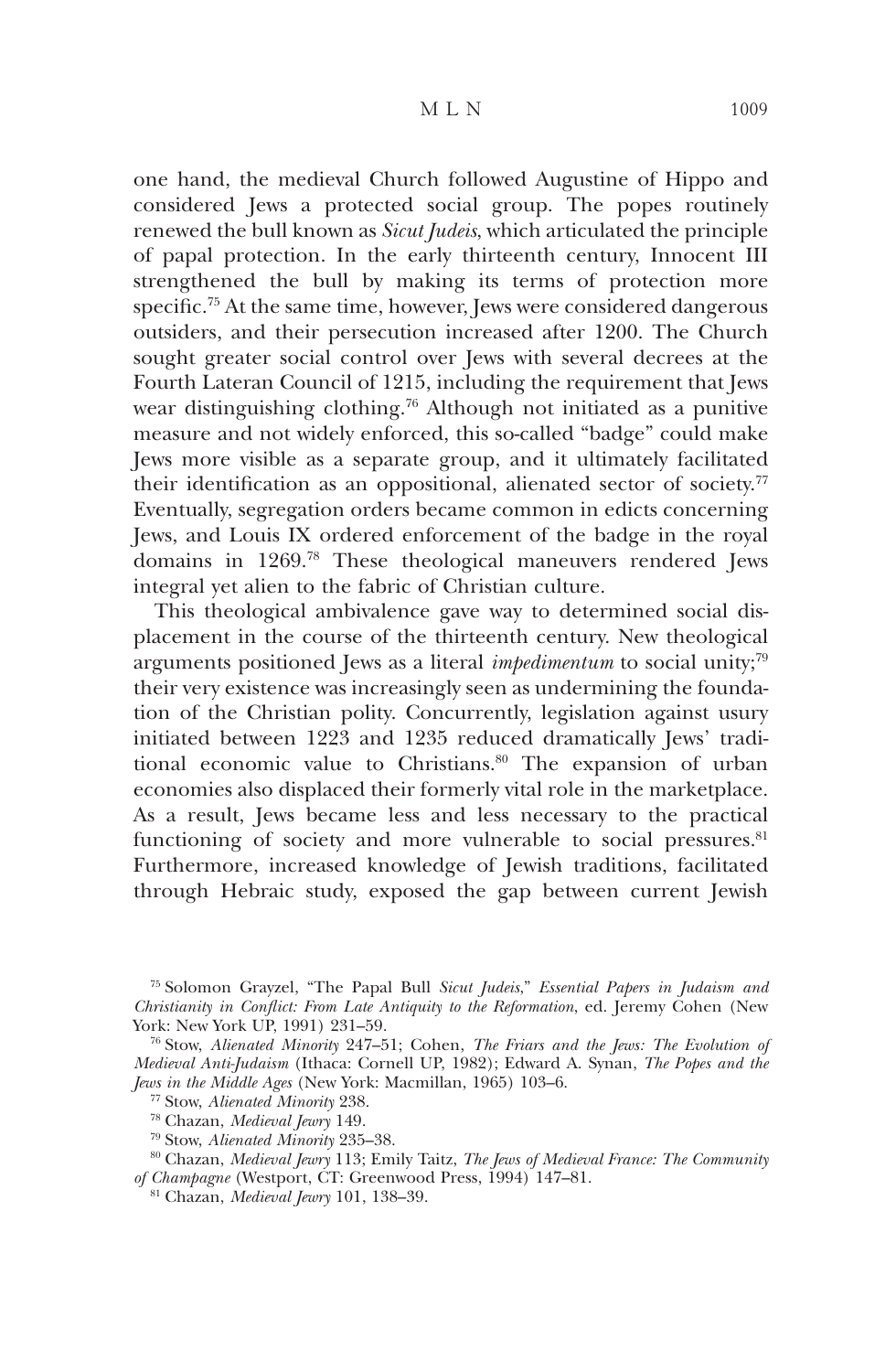practices and those described in the ancient sources, $82$  thus depriving Jews of their authenticity as historical witnesses to Christian truth. In a variety of ways, the spirit of protection weakened and persecution increased.

For a Champenois audience, the role of Jews in mediating aristocratic relations with the French monarchy may have had a further impact on the meaning of *un non ebrieu* in the *Estoire de Merlin*. In the thirteenth century, the Capetian kings Philip II, Louis VIII, and Louis IX consolidated their political authority, in part by legislating Jewish social roles. As Stow has observed, "Kings . . . used their authority over Jews to widen powers over major vassals." 83 Philip began his centralizing efforts early in his reign, and expressed his control of the counties most directly and most bloodily against Champagne in the 1191 massacre of the Jews of Bray-sur-Seine.<sup>84</sup> The resistance of both Brittany and Champagne to the king's Jewish policies further supports the idea of the Jews as a distinct locus of contested sovereignty.<sup>85</sup> These two counties had strong traditions of local autonomy, and both produced Arthurian narratives that problematize relations between lords and their vassals.

The Champenois rulers succeeded for a time in maintaining their sovereignty with respect to Jews, even as they were increasingly subjugated to the monarchy in other areas. Jews are the subject of the mutual decrees that grant the county the greatest autonomy with respect to the king: Philip, for example, agreed to respect the count's sovereignty in an agreement of 1198 that established the nontransferability of jurisdiction over Jews.<sup>86</sup> And Emily Taitz has suggested that only Blanche's retention of control of the Champenois Jews kept her from a complete capitulation to Philip when she became regent in 1201.<sup>87</sup> When Philip sought stricter measures

<sup>82</sup> Cohen, "Scholarship" 324.

<sup>83</sup> Stow, *Alienated Minority*. 278. On Philip in particular, see John W. Baldwin, *The Government of Philip Augustus: Foundations of French Royal Power in the Middle Ages* (Berkeley: U of California P, 1986) 230–33.

<sup>84</sup> Chazan, *Medieval Jewry* 69–70. Sophia Menache shows in further detail the Jews' role in the centralization of the monarchy in the thirteenth century: "The King, the Church, and the Jews: Some Considerations on the Expulsions from England and France," *Journal of Medieval History* 13 (1987): 223–36.

<sup>85</sup> Jordan, *French Monarchy* 99.

<sup>86</sup> Chazan, *Medieval Jewry* 75; Jordan, *French Monarchy* 38–39, 69; Gavin Langmuir, "'Judei nostri' and the Beginning of Capetian Legislation," *Traditio* 16 (1960): 203–69; 210–11.

<sup>87</sup> Taitz, *Jews of Medieval France* 150.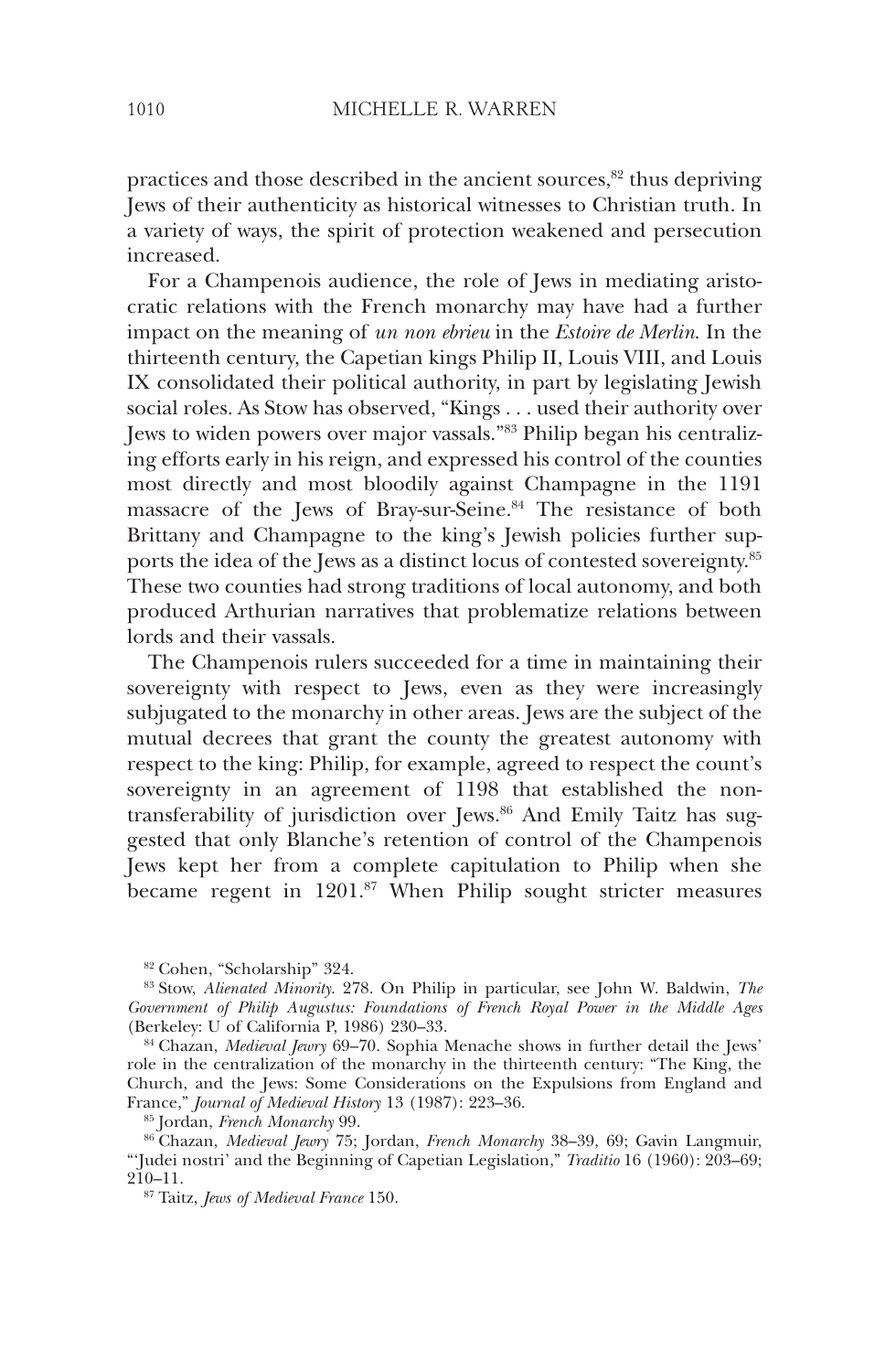#### M L N 1011

against Jews in 1222, Thibaut IV exercised his sovereignty as count by not following the king's policy;<sup>88</sup> Thibaut and his mother Blanche then issued their own agreement, allowing Jews to purchase their liberation.89 Thibaut also carefully preserved his sovereignty in relation to the towns of Champagne by retaining his jurisdiction over urban Jews when he dispensed town charters. In later periods, the municipalities contested these agreements as they sought to define their own jurisdictional rights against those of both the king and the count.<sup>90</sup>

The negotiation of Louis VIII's *stabilimentum* in 1223 marks a turning point in Champenois sovereignty. For the first time, Gavin Langmuir argues, royal legislation sought to suppress rather than merely regulate Jewish lending activities—and Thibaut refused to recognize this expansion of royal jurisdiction. $91$  In theory, the *stabilimentum* regulated all French Jews; all the French lords signed it, except Thibaut.<sup>92</sup> By withholding his signature, Thibaut defined his territory as a separate legal system. The wealthy Jews of nearby Dampierre (where the king's decree was in effect) recognized the fiscal and social advantages of Thibaut's resistance and sought to relocate to Champagne. Their efforts to avoid royal interference in their affairs provoked a further crisis of jurisdictional authority between the lords and the king.<sup>93</sup> Certainly Thibaut resisted the *stabilimentum* because of his own recent agreement with the Champenois Jews, but the success of the resistance demonstrates that relations with Jews comprised a special aspect of relations with the king, emblematic of general principles of relative sovereignty.<sup>94</sup>

The *stabilimentum* touched the count's fiscal as well as political interests, as he was deeply in debt to the king's Jews. In 1224, Louis VIII required him to pay his debts to Jews under the terms of the *stabilimentum* and arranged a payment schedule. This assertion of authority was the beginning of the end for Champenois autonomy: in 1230 the count signed Louis IX's general order concerning Jews

<sup>88</sup> Jordan, *French Monarchy* 88.

<sup>89</sup> Taitz, *Jews of Medieval France*, 166; Solomon Grayzel, *The Church and the Jews in the XIIIth Century, 1198–1254* (1933; reprint, New York: Hermon Press, 1966) 351–56.

<sup>90</sup> Chazan, *Medieval Jewry* 140, 159–60; Taitz, *Jews of Medieval France* 179.

<sup>&</sup>lt;sup>91</sup> Langmuir, "Judei nostri" 215, 220.

<sup>92</sup> Jordan, *French Monarchy* 97

<sup>93</sup> Chazan, *Medieval Jewry* 107; Taitz, *Jews of Medieval France* 167–68.

<sup>94</sup> Jordan, *French Monarchy* 98–99.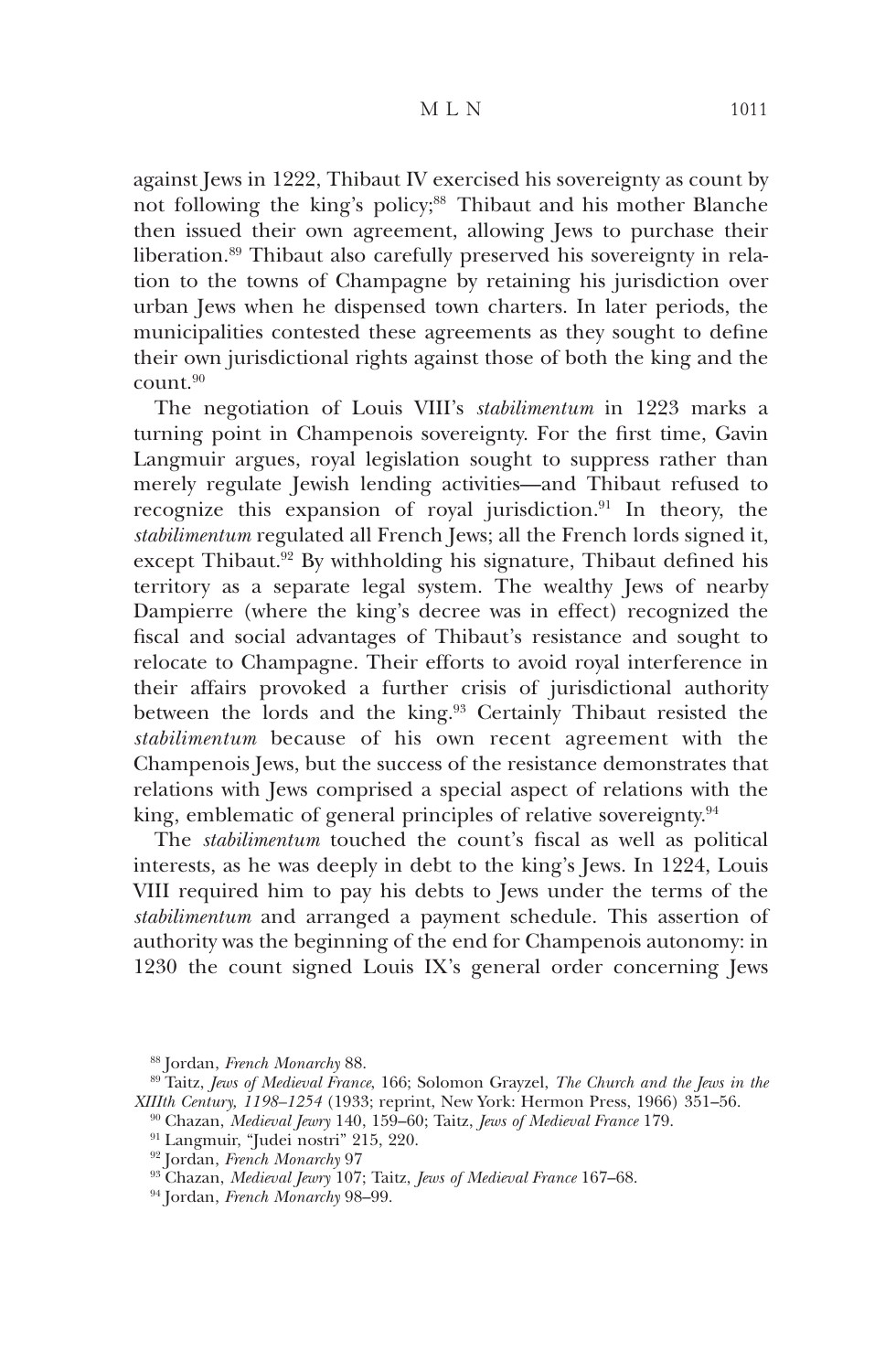along with all the other lords. $95$  As Langmuir has shown in detail, 1230 marks a general turning point in the legal status of the Jews as a distinct category of law—and until Thibaut signed, the law did not apply to Champagne.

Since the *Estoire de Merlin* was written between 1230 and 1250, this capitulation of jurisdiction over Jews provides a revealing immediate context for the impact of *un non ebrieu* for an aristocratic Champenois audience. On the one hand, Jews represent part of the county's historical resistance to royal jurisdiction. On the other hand, they show the count indebted and subjugated to the king, his autonomy eroded (much like the Jews'). The Hebrew sword thus asserts aristocratic autonomy, striking against the very kingship of the man who carries it; it also testifies to the erosion of comital sovereignty, and the king's power to successfully assert jurisdictional authority over his vassals. Narratively, the Hebrew sword is placed in Arthur's hand just as he begins to consolidate his own power over rebellious lords. It is the instrument that can create that power (as the Jews did for Philip) or resist it (as the Jews did for the counts): Escalibor and the Jews are both instruments in the contest of royal authority.

Jewish readers may have identified with the challenge presented by the *Estoire de Merlin* and other French narratives. In the same period, the Rabbi Judah of Paris (1166–1244) forbade Jews to read "tales of battle written in the vernacular." <sup>96</sup> The Rabbi does not explain his reasons, but the prohibition attests to the popularity of vernacular literature with Jewish readers, who may have perceived the narratives as ideologically compatible with other forms of resistance to hegemony. The translation of the *Estoire de Merlin* itself into Hebrew in 1279 afforded Jews direct access to these tales of battle in a form that eliminates Christian references and accentuates Jewish parallels.<sup>97</sup> The translation "judaizes" several fragments from the prose cycle both culturally and linguistically—although it does not include any episodes with Escalibor.

All of the linguistic, social, and political relations compressed in the Hebrew etymology of Escalibor fall into the category of ambivalence: the language is revered yet feared; Jews themselves are a necessary yet dangerous element of society; in politics, they attest to

<sup>95</sup> Jordan, *French Monarchy* 101, 133.

<sup>96</sup> Cited in Leviant, *King Artus* 78.

<sup>97</sup> Leviant, *King Artus* 61–72.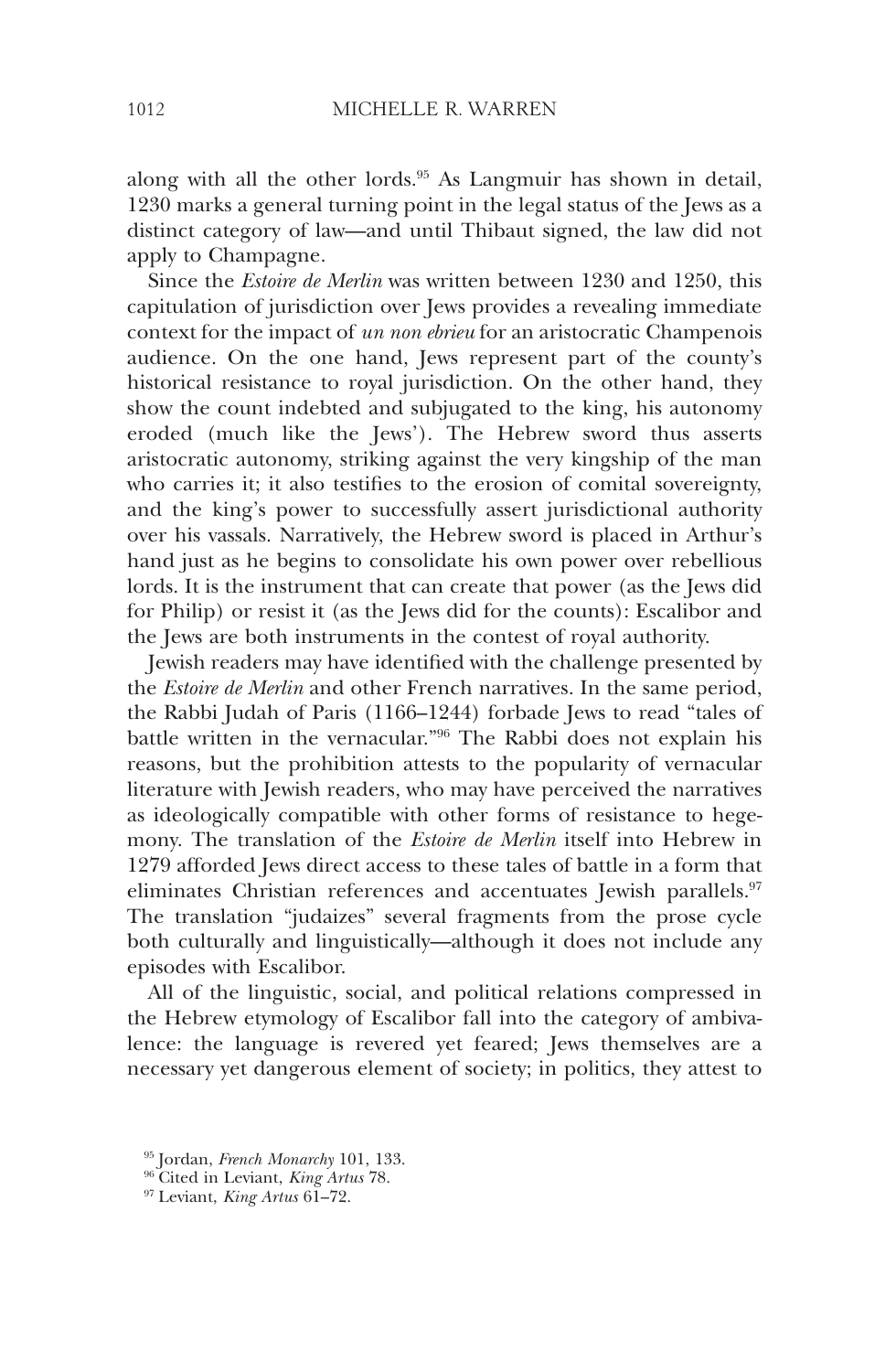aristocratic autonomy as well as subjugation. The Hebrew etymology "judaizes" Escalibor and inaugurates a reign of ambivalence: the sword guarantees Arthur's rule at the same time that it condemns him; it is an unreliable artifact that stands for both legitimacy and transgression. Later in the Arthurian cycle, Galahad (and his sword) reconcile this ambivalence—against Arthur. The avatar of Christian chivalry and direct descendent of the biblical David, Galahad embodies the redemption of *Judeo* in *Christian*. Likewise, he carries a formerly Jewish sword, redesigned and resignified as a recuperation of the Old by the New.<sup>98</sup> When Galahad accomplishes the quest for the Grail with this sword at his side, he establishes the celestial order in opposition to the earthly, Arthurian order. This opposition is signified partly through Hebrew, the language of the Old Testament and of the earliest historical period narrated in the prose cycle itself. Escalibor's own Hebrew etymology draws the sword into this symbolic matrix of anti-Arthurianism. In this way, the "judaized" Escalibor represents the fragility of the Arthurian order that it defends. It represents, in a word, the hyphen of ambivalence.

The Hebrew etymologies of both the *Roman de Brut* and the *Estoire de Merlin* conjure memories of originary trauma in the midst of narratives of conflict. They thus forge relations between the linguistic scale of word histories and the human scale of cultural history. The manipulation of relations between these two scales establishes etymology, especially multilingual etymology, as a contestatory genre—a discursive form that locates the past in and against the present, expressing cultural relations in compressed time. For a Norman audience, for example, the memory of Augustine's vision recalls English and Welsh submission to their own prelates: the memory of originary discord here legitimizes more recent extensions of hegemonic powers. The etymology of Arthur's sword, by contrast, attests to the unstable negotiation of similar powers for an aristocratic audience mindful of the erosion of its own authority by a strengthened monarchy. In both cases, the foreign language of the etymology (Hebrew) shadows an equally foreign proper name (an Insular place called *Cernel* and a weapon named *Escalibor*). The etymologies doubly witness the usefulness of an alien *elsewhere* in the formation of a coherent *here*.

<sup>98</sup> Warren, *History on the Edge* 213–16.